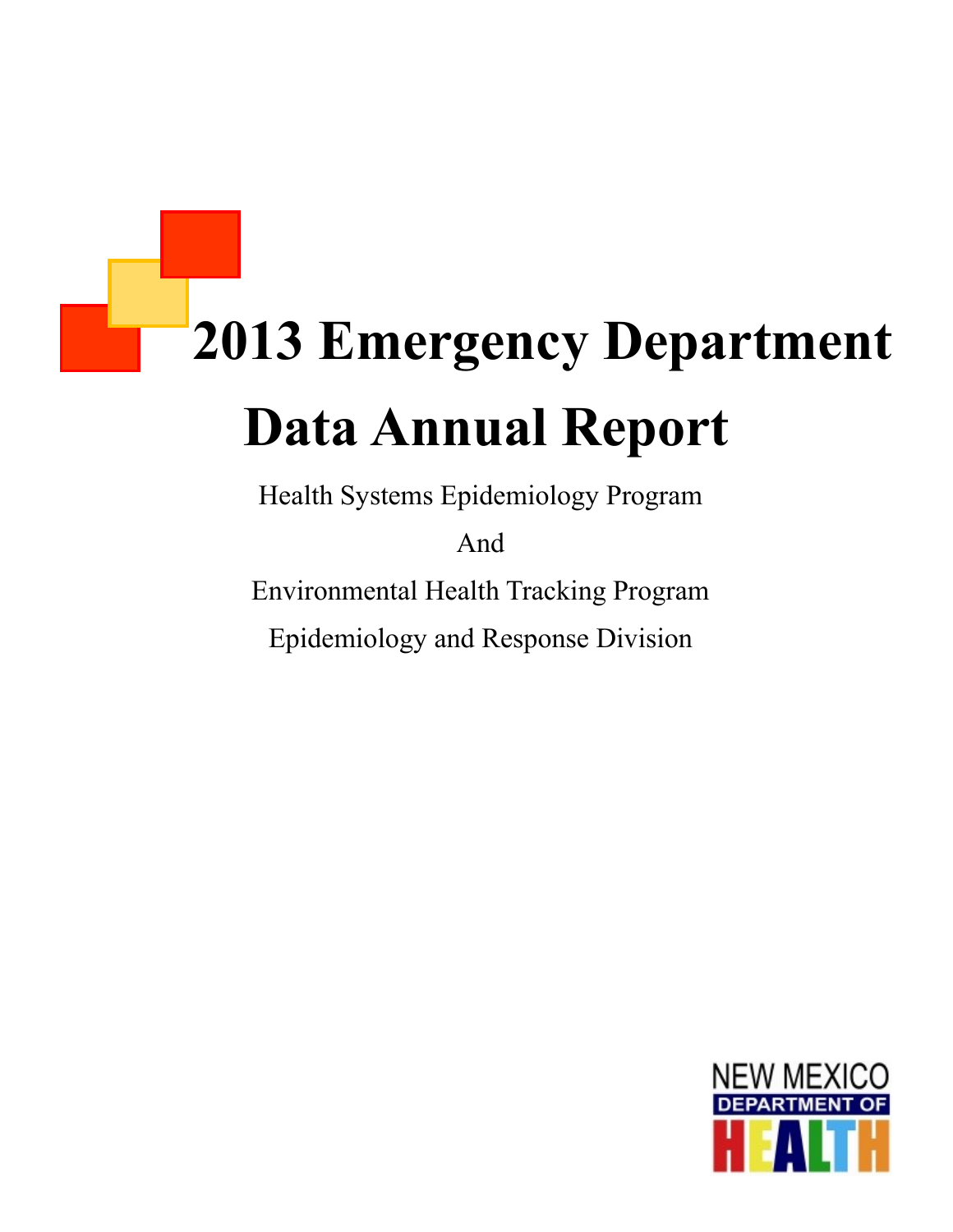# 2013 Emergency Department Data Annual Report

*Report Prepared by:* Victoria F. Dirmyer Abubakar Ropri Brian Woods Glenda Hubbard Luigi Garcia-Saavedra Jessica Reno Marisa Bargsten Christopher Whiteside Martina Garcia Heidi Krapfl Michael Landen

Health Systems Epidemiology Program Epidemiology and Response Division New Mexico Department of Health



Retta Ward, MPH, *Secretary of Health* Lynn Gallagher*, Deputy Secretary of Health* Michael Landen, MD, MPH, *State Epidemiologist*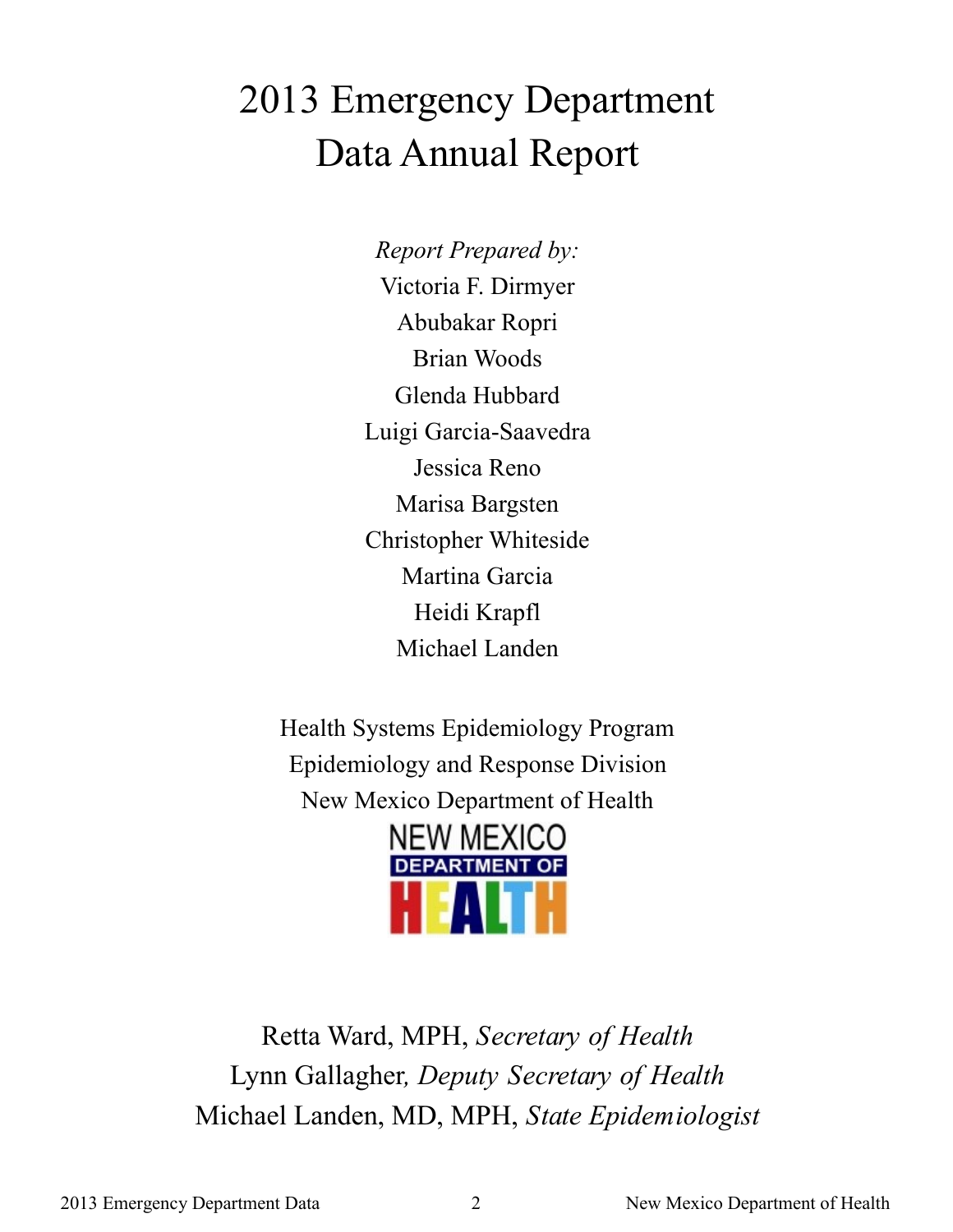### **Table of Contents**

|                                                                            | $\overline{4}$ |
|----------------------------------------------------------------------------|----------------|
|                                                                            | 5              |
|                                                                            | 7              |
| Overview of Emergency Department Hospitals in New Mexico                   |                |
|                                                                            | 8              |
| Overview of Emergency Department (ED) Admissions in New Mexico             |                |
| Table 1. Number of ED Visits and Percent Distribution by Age Group         | 9              |
|                                                                            | 9              |
| Figure 2. Number of ED Visits and Percent Distribution by Health Region    | 10             |
|                                                                            | 10             |
| Table 2. Number of ED Visits by Category of First-Listed Diagnosis and Sex | 11             |
|                                                                            | 12             |
|                                                                            | 13             |
| Table 5. Number of ED Visits by NCHS Category (Top 21) and Health Region   | 14             |
| Specific Categories of Disease and Injury                                  |                |
| <b>Infectious Disease</b>                                                  |                |
|                                                                            | 15             |
| Chronic Disease and Environmental Health Related Admissions                |                |
|                                                                            | 17             |
| Injury and Poisoning                                                       |                |
|                                                                            | 18             |
|                                                                            | 18             |
|                                                                            | 19             |
|                                                                            | 21             |
|                                                                            | 21             |
|                                                                            | 24             |
|                                                                            | 25             |
| Maternal and Child Health                                                  |                |
|                                                                            | 26             |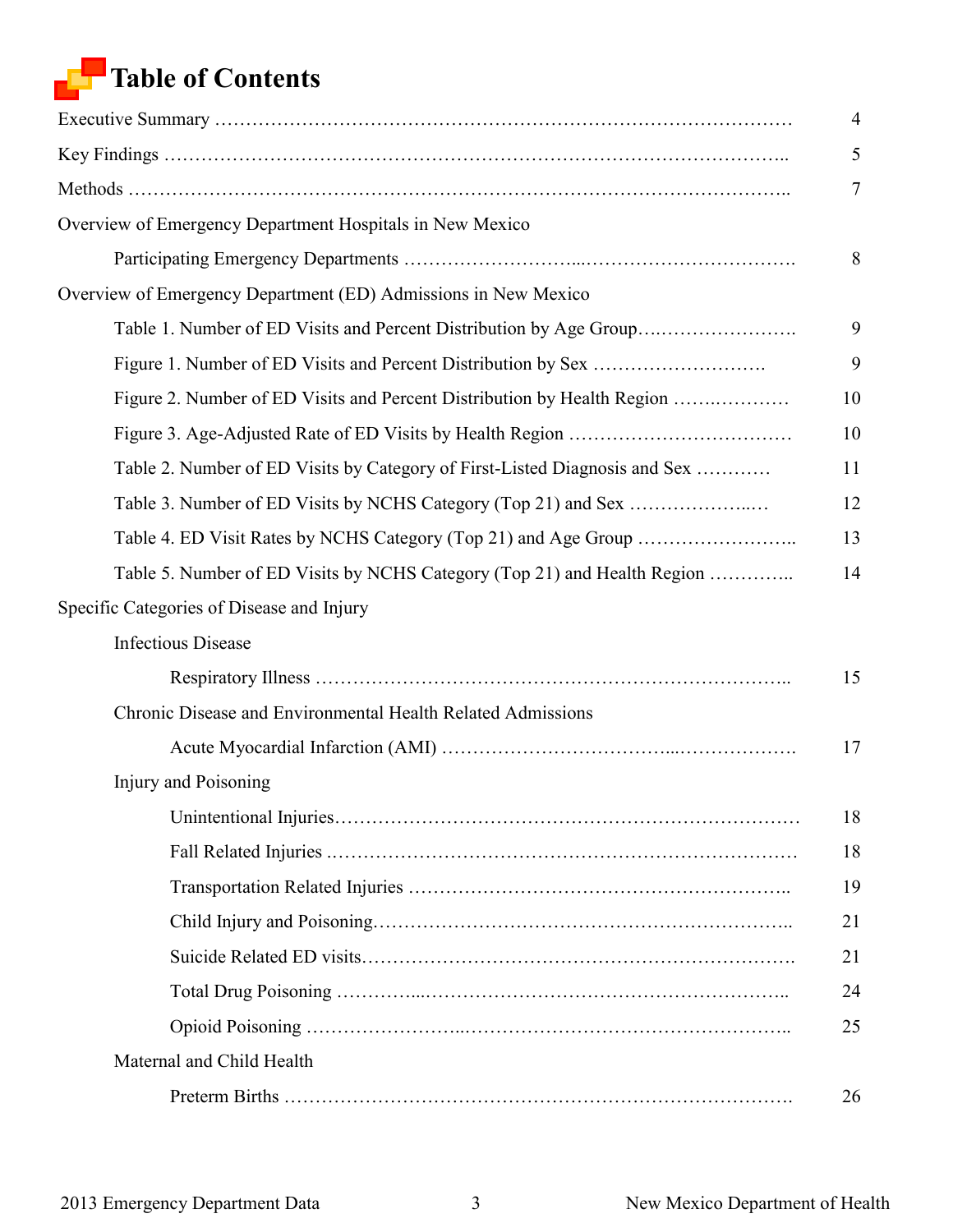

The New Mexico Public Health Act grants the New Mexico Department of Health (NMDOH) the authority to "investigate, control and abate the cause of disease" (Section 24-1-3C). Additional authority was enacted (NMAC 7.4.3.10) on April 30, 2009, which specifically requires that all non-federal emergency departments in the State of New Mexico must report emergency department (ED) data to NMDOH. New Mexico ED visit data are collected from individual non-federal licensed facilities in the state as reportable conditions. The NMDOH gives the highest priority to the collection of data to support informed health care decision-making and public health interventions throughout the state.

The approaches to emergency department data acquisition in New Mexico have been going through many changes in design, approach, authority, and mechanisms. The next approach is being piloted through the New Mexico Health Information Collaborative (NMHIC) exchange as part of the E-Reporting project. Ultimately, the E-Reporting project will collect a wider array of information in a more timely fashion on all ED visits. Current ED data acquisition has been conducted through annual letters of request for limited information on all ED visits as an extension of earlier processes to gather information on specific diagnosis categories. Specific requests for ED data included asthma, firearm, injury, and drug overdose data. Requests were then expanded to include acute myocardial infarctions (MI), heat stress, and carbon monoxide and pesticide poisonings. The 2011, 2012, and 2013 ED data acquisition was seen as a simplification for the reporting facilities and as being compliant with new reporting requirements of Notifiable Conditions, 7.4.3.10 NMAC. As a consequence of the changing designs and requests, comparisons between 2011, 2012, and 2013 data and earlier data may be problematic.

This report presents overall New Mexico emergency department admission numbers and rates by age, sex, and region for NM residents. Race and ethnicity data was requested, however, in many cases, quality data were not received and therefore, unable to be used in this report. In 2013, 35 non-federal emergency departments reported emergency department data to the NMDOH.

Of the 774,896 reported ED visits in 2013, 54.3% were among females and 45.7 % were among males. Sixteen percent of all ED visits occurred among residents aged **≥** 65 years, increasing from 13% in 2010. The Metro region had the highest percent of New Mexico ED admissions (37.7%), growing from 31% in 2010. Injury and poisoning had the highest rate (7,738.0 per 100,000 population), while congenital anomalies had the lowest rate (27.8 per 100,000 population) of diagnosis in New Mexico in 2013 as compared to all other first listed diagnosis categories.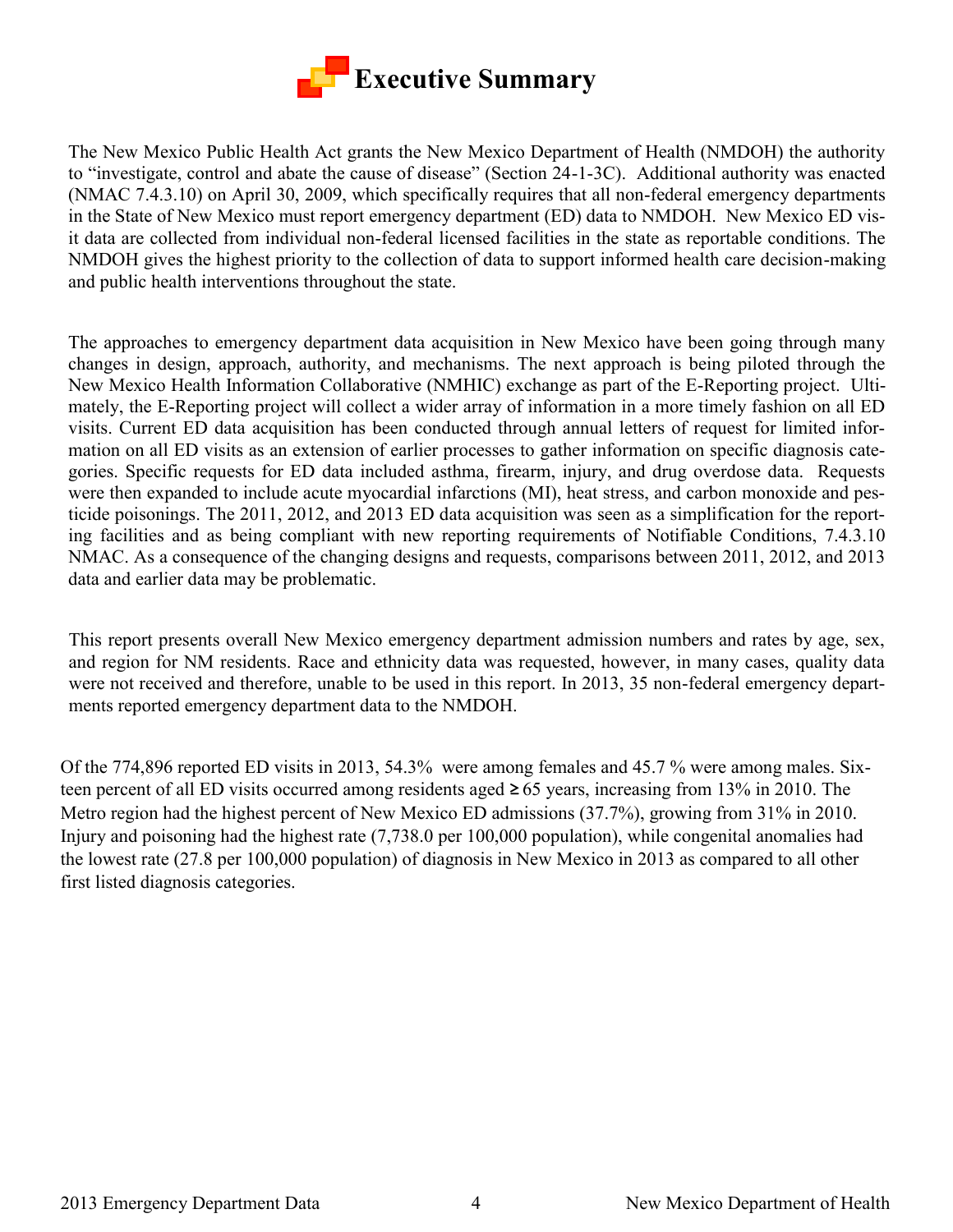

*Overview of Emergency Department (ED) Admissions in New Mexico* 

- In 2013, 25-34 year olds had the most emergency department (ED) visits by age group, with 15.7% of all ED visits. The age group with the smallest percentage of ED visits was infants.
- The Southeast region had the highest rate of ED visits.
- The Metro region had the highest overall number of ED visits, 37.7% of all ED visits for the state, and the Northwest region had the lowest number of ED visits reported.
- Females accounted for 54.3% of all ED visits.
- The top reason for ED visits by category of first-listed diagnosis group was Injury and Poisoning with an overall state rate of 7,738.0 visits per 100,000 people.
- The top reason for ED visits by National Center for Health Statistics (NCHS) category was abdominal pain with an overall state rate of 1,782.2 visits per 100,000 people. This condition was highest among female patients (rate of 2,283.6 visits per 100,000 people).
- The Southeast region had the highest rates (per 100,000 population) of pneumonia (866.1), heart Disease (906.5), cerebrovascular disease (251.5), diabetes (434.9), asthma (711.8), and essential hypertension (336.7) compared to the other four health regions.
- Pneumonia was the top reason for ED visits for children aged  $\leq$  4 years. Fractures were the top reason for patients 5-14 years old, and abdominal pain was the top reason for patients 15-24, 25-34, and 35-44 years old.

#### *Infectious Disease: Respiratory Diseases*

- Infants had the highest rate of infectious respiratory disease in 2013 as defined by emergency room visits due to acute bronchitis and bronchiolitis, influenza, and pneumonia.
- Children 1-4 years of age and adults  $\geq 65$  years of age visited emergency departments for respiratory illnesses due to acute bronchitis and bronchiolitis, influenza, and pneumonia more than the other age groups.
- Children 1-4 years were more likely to visit emergency departments for influenza and infants more likely to visit for bronchitis or bronchiolitis compared with other age groups, whereas adults older than 85 years of age were more likely to be diagnosed with pneumonia.

#### *Chronic Disease and Environmental Health Related Admissions*

- Acute myocardial infarctions have been increasing over the last three years.
- Residents of the Southeast region had a higher rate of ED visits for Acute Myocardial Infarction than any other health region.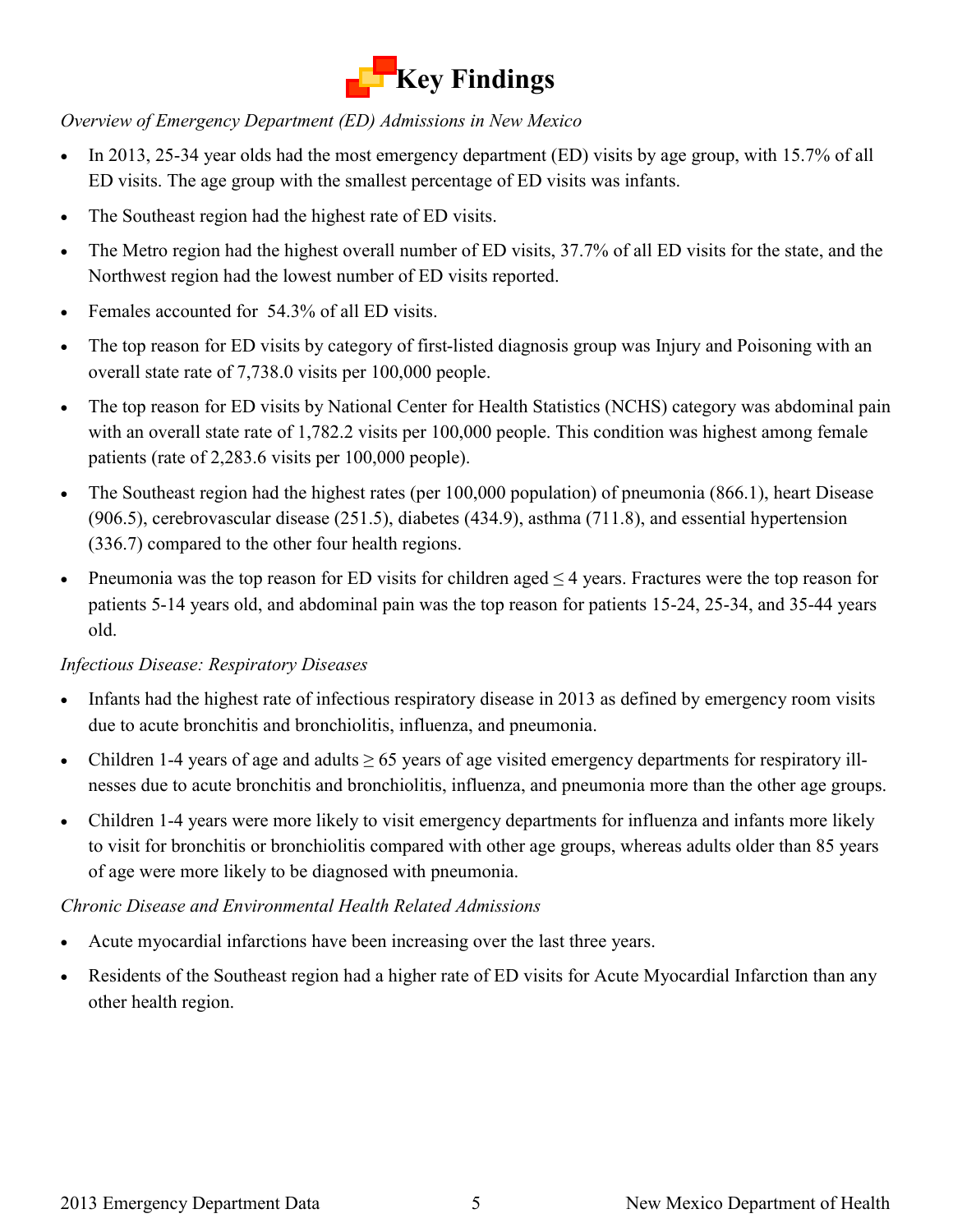

#### *Injury and Poisoning*

- Falls were the leading cause of ED visits due to unintentional injury in New Mexico, accounting for 31% of all unintentional injury-related ED visits in 2013.
- More females (55% of visits) than males were treated in the ED for motor vehicle traffic-related injuries in 2013, but males accounted for 88% of the motorcycle traffic injury-related ED visits, 62% of pedestrian injury ED visits, and 75% of pedal cycle injury ED visits.
- The number of visits for injury and poisoning were significantly higher in children, adolescents, and young adults age 0-24 years. Adolescents and young adults made up 41.4% of the ED visits for injury and poisonings.
- The age-adjusted rate of suicide attempts resulting in emergency department visits has remained relatively stable from 2010-2013, and was 154 per 100,000 population in 2013.
- In 2013, 3,084 visits to the emergency department were for suicide attempts. One third  $(1,050)$  of these visits were made by adolescents and young adults between the ages of 15 and 24 years.
- Most (63%) of the suicide attempts resulting in emergency department visits in 2013 were due to poisoning.
- Total drug poisoning and opioid poisoning ED visit rates have increased over the years, for both men and women. In 2013, opioid poisoning related ED visits accounted for more than half of the rate of total drug poisoning related ED visits.
- In 2013, the total drug poisoning ED visit rate among men was 120.2 ED visits per 100,000 population, with higher rates among men aged 15-44 years, compared to other male age groups. Among women, the rate was 124.2 ED visits per 100,000 population, with higher rates among women aged 15-54 years, compared to other age groups among women.
- In 2013, the opioid poisoning ED visit rate among men was 68.4 ED visits per 100,000 population, with higher rates among men aged 15-44 years, compared to other male age groups. Among women, the rate was 51.7 ED visits per 100,000 population, with higher rates among women aged 15-54 years, compared to other female age groups.

#### *Maternal and Child Health*

 The number of births in the ED varies greatly by county with rural counties having higher rates than urban/ metro counties. The rural regions, the Southwest, Southeast, and Northeast all had a higher ratio of the most preterm births in the ED.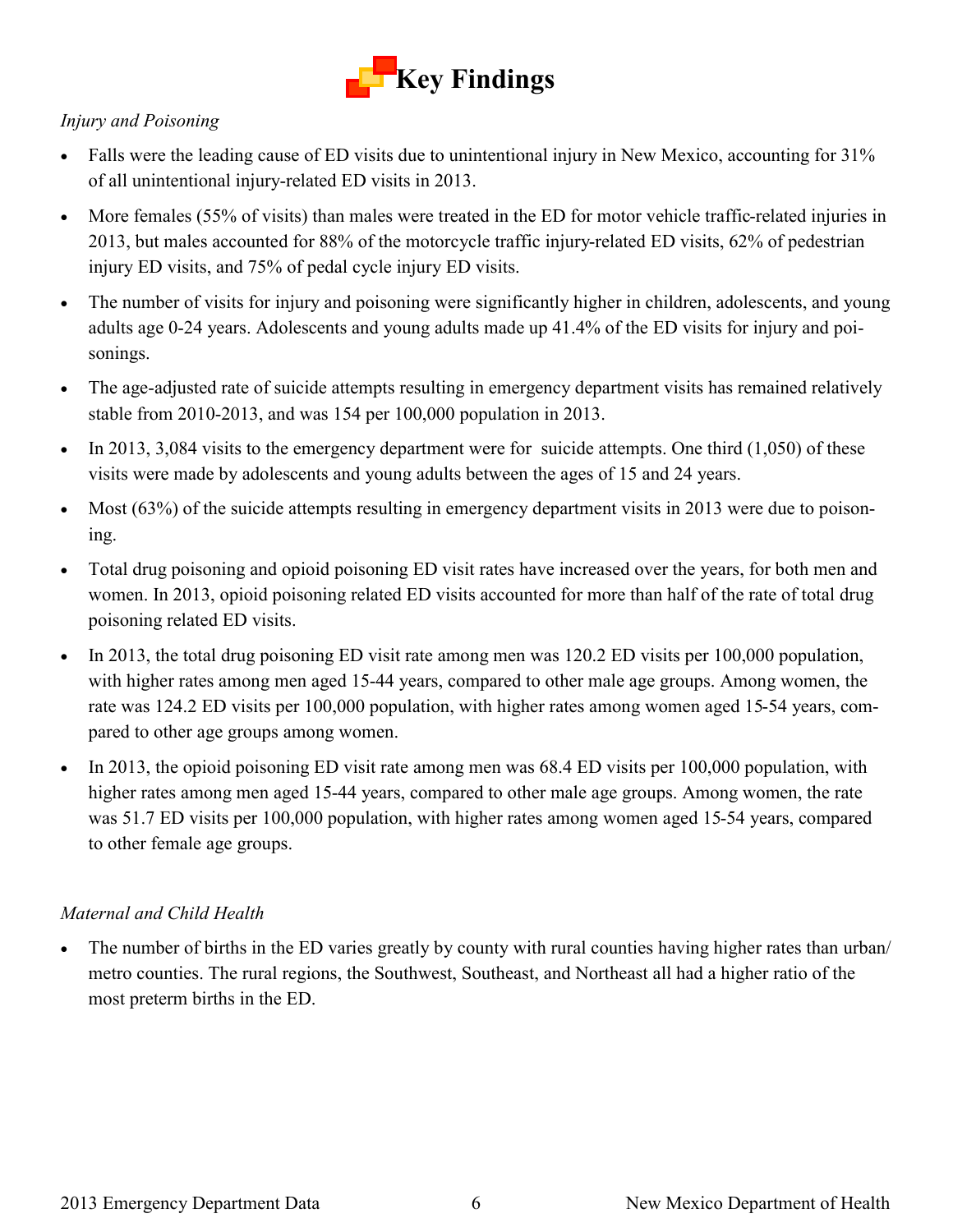

The collection of New Mexico ED data is authorized by Notifiable Conditions, 7.4.3.10 NMAC, which requires emergency departments to submit data when requested by the NMDOH. The 2011, 2012, and 2013 ED data was requested annually via letter from all non-federal New Mexico emergency departments. This excludes any visits of New Mexico residents to non-New Mexico emergency departments, Indian Health Service (IHS) facilities, and the Veterans Affairs (VA) Hospital.

In 2010, emergency departments were only asked to report the first five diagnosis rather than all diagnoses, thereby preventing detection of diagnoses that appear beyond the first five diagnosis fields. In addition, those who were admitted and/or transferred to another facility were to be excluded from the data. This contrasted with the request for ED data in 2011, 2012, and 2013. In these three years all ED visits and diagnoses were requested regardless of the patient's disposition. All three years contain diagnoses that were coded using the International Classification of Diseases, Ninth Revision, Clinical Modification (ICD-9-CM).

In this report, rates were calculated using the New Mexico 2011, 2012, and 2013 population estimates, determined by University of New Mexico Geospatial and Population Studies (GPS) Program, University of New Mexico. All age-adjusted rates were standardized to the Standard US 2000 Population. Rates are per 100,000 population.

The Category of First Listed Diagnosis Tables (Table 2) has an increased number and rate of 'Ungroupable' classifications in 2013, as compared to 2011 and 2012. This is due to an increased number of missing diagnoses by one facility who was unable to capture this information.

This report is intended to be a reference document for researchers and planners. Although data were verified with the submitting hospital, all data and information presented in this report are as submitted by reporting emergency departments to the NMDOH.

#### **Limitations:**

Non–federal NM hospitals are not included in these data. Thus, ED visits and rates in areas with large AIAN populations are lower than they would be if IHS hospital ED visit data was included.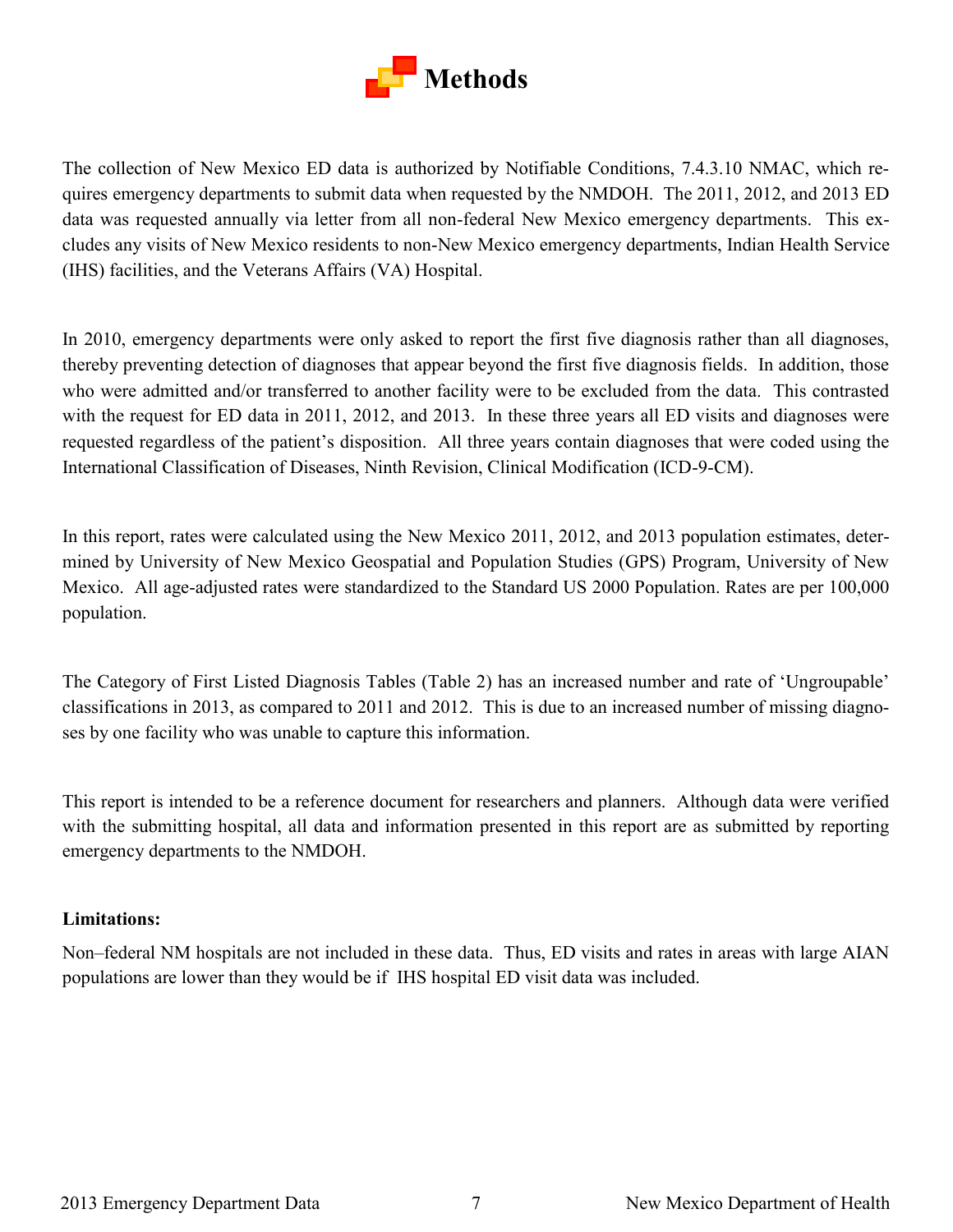# **Coverview of Emergency Department Hospitals**

| <b>New Mexico Hospitals Reporting ED Data in 2013</b> |                                         |  |  |  |  |
|-------------------------------------------------------|-----------------------------------------|--|--|--|--|
| Alta Vista Regional Hospital                          | <b>Memorial Medical Center</b>          |  |  |  |  |
| Artesia General Hospital                              | Mimbres Memorial Hospital               |  |  |  |  |
| Carlsbad Medical Center                               | Miners' Colfax Medical Center           |  |  |  |  |
| <b>CHRISTUS St. Vincent Regional Medical Center</b>   | Mountain View Regional Medical Center   |  |  |  |  |
| Cibola General Hospital                               | Nor-Lea General Hospital                |  |  |  |  |
| Dr. Dan C Trigg Memorial Hospital                     | Plains Regional Medical Center - Clovis |  |  |  |  |
| Eastern NM Medical Center                             | Presbyterian Hospital                   |  |  |  |  |
| Gerald Champion Regional Medical Center               | Presbyterian Espanola Hospital          |  |  |  |  |
| Gila Regional Medical Center                          | Presbyterian Kaseman Hospital           |  |  |  |  |
| Guadalupe County Hospital                             | Presbyterian Rust Medical Center        |  |  |  |  |
| <b>Holy Cross Hospital</b>                            | Rehoboth McKinley Christian Health      |  |  |  |  |
| Lea Regional Hospital                                 | Roosevelt General Hospital              |  |  |  |  |
| <b>Lincoln County Medical Center</b>                  | San Juan Regional Medical Center        |  |  |  |  |
| Los Alamos Medical Center                             | Sierra Vista Hospital                   |  |  |  |  |
| Lovelace Medical Center/Heart Hospital of NM          | Socorro General Hospital                |  |  |  |  |
| Lovelace Regional Hospital-Roswell                    | <b>Union County General Hospital</b>    |  |  |  |  |
| Lovelace Westside Hospital                            | <b>UNM</b> Hospital                     |  |  |  |  |
| Lovelace Women's Hospital                             | *UNM Sandoval Regional Medical Center   |  |  |  |  |

\*First Year Reporting ED Data was 2011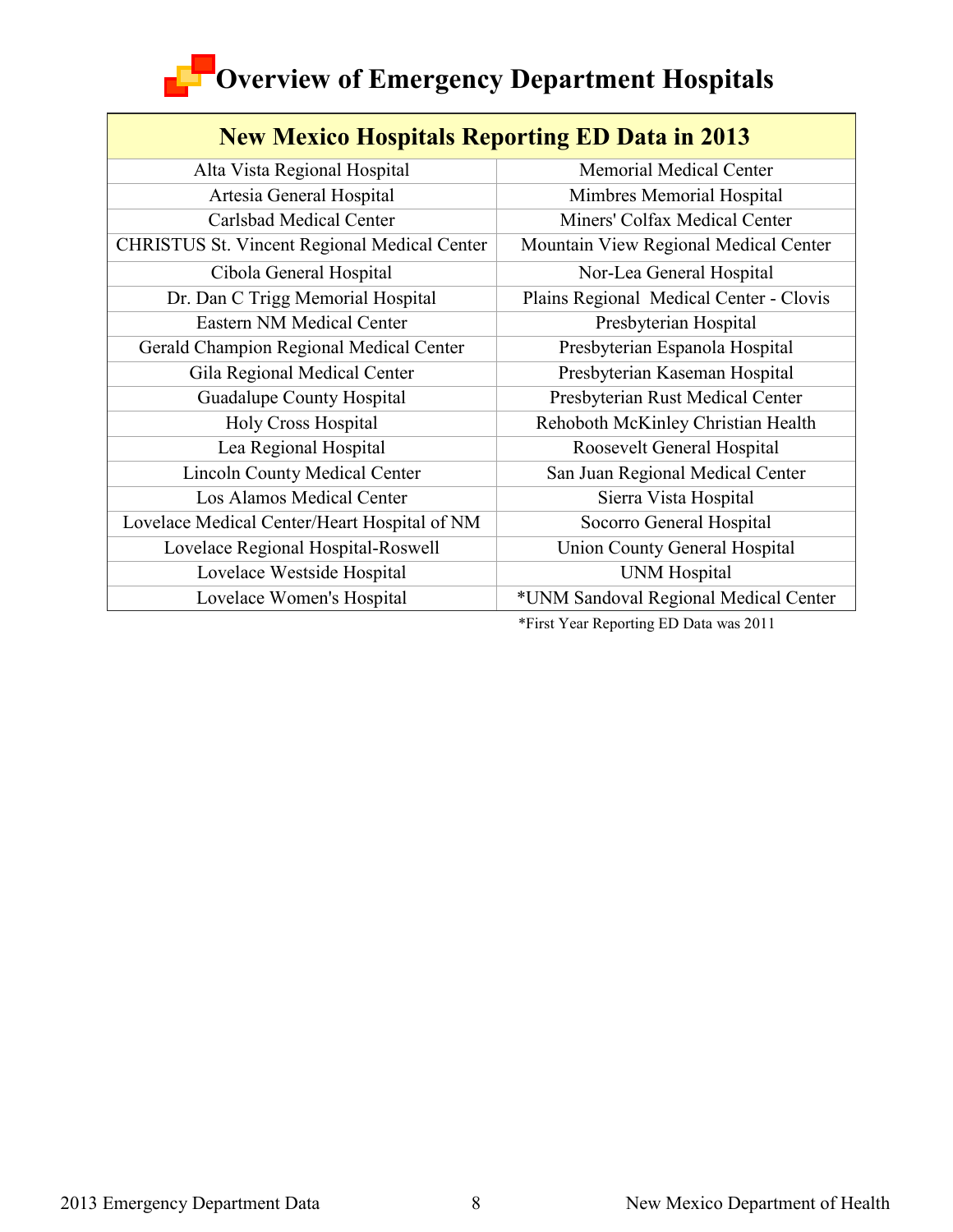

|                               |  | <b>Table 1.</b> Number of Emergency |  |
|-------------------------------|--|-------------------------------------|--|
| Department Visits and Percent |  |                                     |  |
|                               |  | Distribution by Age Group, NM,      |  |
| 2013                          |  |                                     |  |

| <b>Age Group</b> | <b>Number of Visits</b> | <b>Percent of Total Visits</b> |
|------------------|-------------------------|--------------------------------|
| $\leq 1$ year    | 16,291                  | 2.1                            |
| 1-4 Years        | 54,240                  | 7.0                            |
| 5-14 Years       | 70,706                  | 9.1                            |
| 15-24 Years      | 115,413                 | 14.9                           |
| 25-34 Years      | 121,792                 | 15.7                           |
| 35-44 Years      | 93,560                  | 12.1                           |
| 45-54 Years      | 93,812                  | 12.1                           |
| 55-64 Years      | 77,142                  | 10.0                           |
| 65-74 Years      | 58,096                  | 7.5                            |
| 75-84 Years      | 45,831                  | 5.9                            |
| 85+ Years        | 24,682                  | 3.2                            |
| Unknown          | 3,331                   | 0.4                            |

**Figure 1.** Number of Emergency Department Visits and Percent Distribution by Sex, NM, 2013

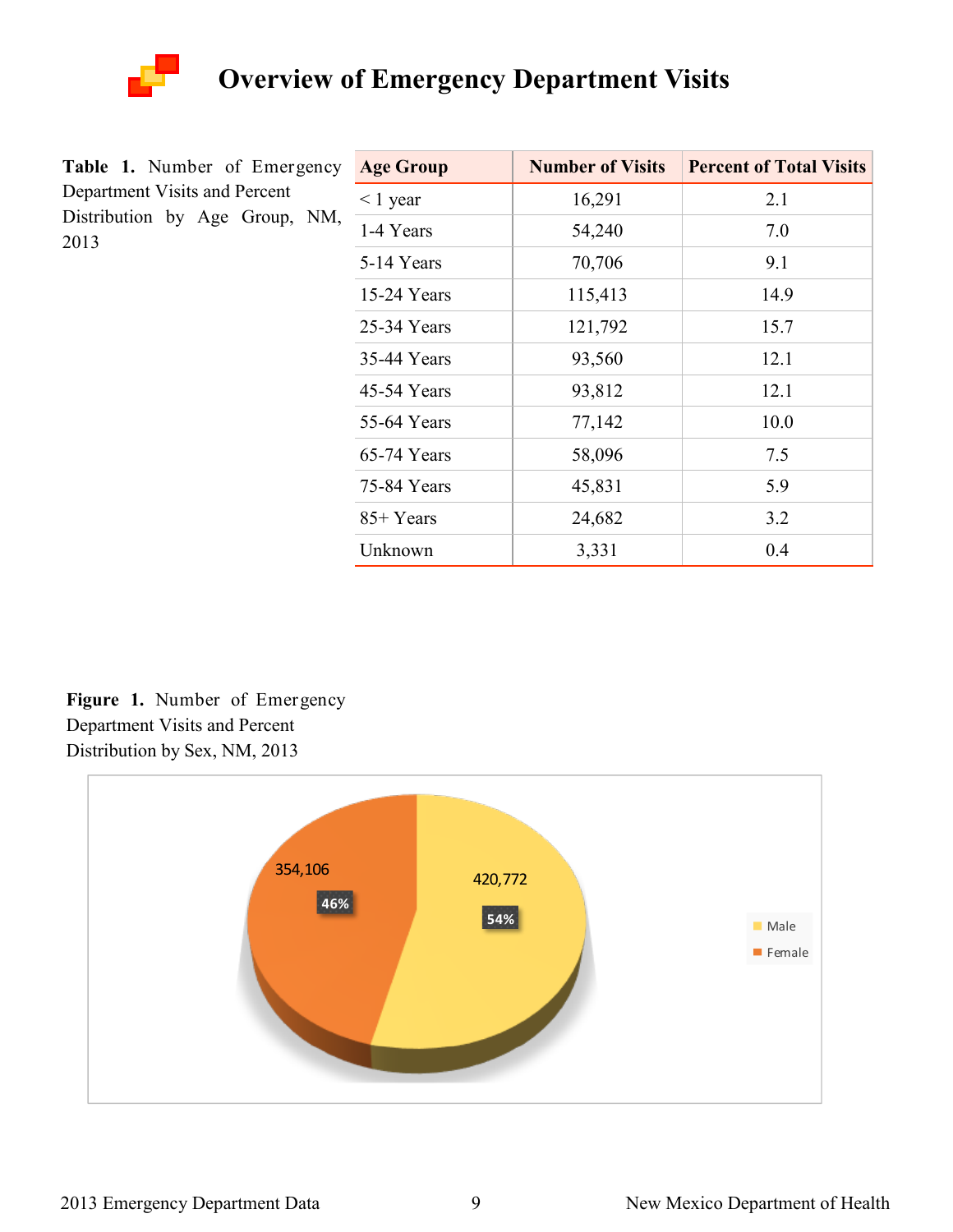**Figure 2.** Number of Emergency Department Visits and Percent Distribution by Health Region, NM, 2013



**Figure 3.** Age-Adjusted\* Rate of ED Visits by Health Region, NM, 2013



\*Age-Adjusted to standard U.S. 2000 Population.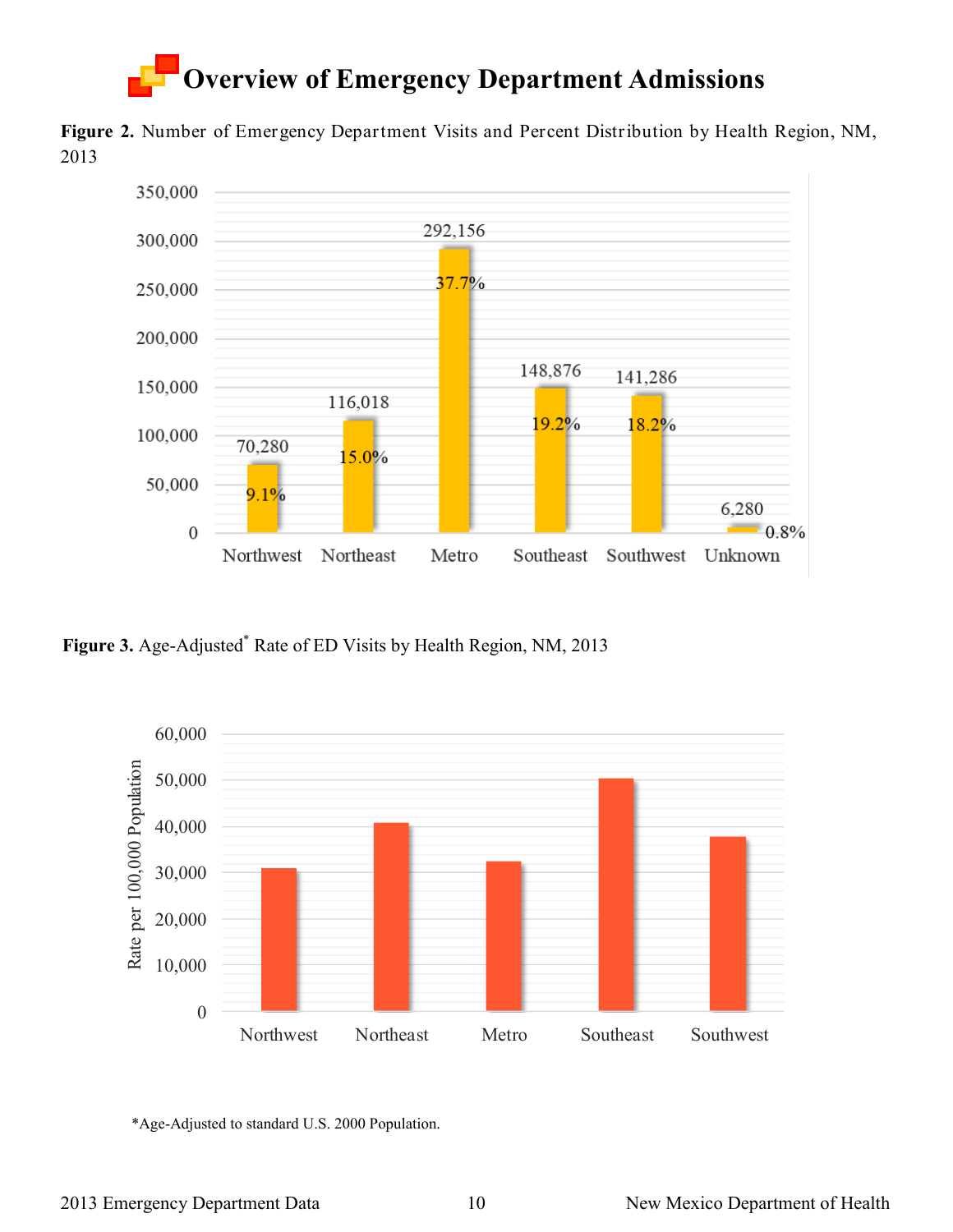

**Table 2.** Number of Emergency Department Visits by Category of First-Listed Diagnosis and Sex, NM, 2013

| <b>Category of First Listed</b><br><b>Diagnosis</b>                                  | <b>Diagnosis Codes</b><br>(ICD-9CM Codes) | # of Males | # of<br><b>Females</b> | <b>Total</b> | <b>Total Rate<sup>*</sup></b> (per<br>100,000 people) |
|--------------------------------------------------------------------------------------|-------------------------------------------|------------|------------------------|--------------|-------------------------------------------------------|
| <b>Infectious and Parasitic Diseases</b>                                             | 000-139                                   | 3,806      | 4,642                  | 8,448        | 403.2                                                 |
| Neoplasms                                                                            | 140-239                                   | 1,294      | 1,461                  | 2,755        | 131.5                                                 |
| Endocrine, Nutritional and Meta-<br>bolic Diseases, and Immunity<br><b>Disorders</b> | 240-279                                   | 7,901      | 8,300                  | 16,201       | 773.3                                                 |
| Diseases of the Blood and Blood-<br>Forming Organs                                   | 280-289                                   | 1,157      | 1,413                  | 2,570        | 122.7                                                 |
| <b>Mental Disorders</b>                                                              | 290-319                                   | 23,830     | 16,744                 | 40,574       | 1,936.8                                               |
| Diseases of the Nervous System<br>and Sense Organs                                   | 320-389                                   | 20,373     | 26,657                 | 47,030       | 2,244.7                                               |
| Diseases of the Circulatory System                                                   | 390-459                                   | 14,587     | 14,095                 | 28,682       | 1,369.0                                               |
| Diseases of the Respiratory System                                                   | 460-519                                   | 34,732     | 41,632                 | 76,364       | 3,644.8                                               |
| Diseases of the Digestive System                                                     | 520-579                                   | 23,365     | 26,373                 | 49,738       | 2,374.0                                               |
| Diseases of the Genitourinary<br>System                                              | 580-629                                   | 11,389     | 31,381                 | 42,770       | 2,041.4                                               |
| Complications of Pregnancy,<br>Childbirth, and Puerperium                            | 630-677                                   | 50         | 16,505                 | 16,555       | 790.2                                                 |
| Diseases of the Skin and<br><b>Subcutaneous Tissue</b>                               | 680-709                                   | 12,724     | 12,855                 | 25,579       | 1,220.9                                               |
| Diseases of the Muscoloskeletal<br>System and Connective Tissue                      | 710-739                                   | 17,750     | 23,178                 | 40,928       | 1,953.6                                               |
| <b>Congenital Anomalies</b>                                                          | 740-759                                   | 313        | 269                    | 582          | 27.8                                                  |
| Certain Conditions Originating in<br>the Perinatal Period                            | 760-779                                   | 470        | 464                    | 934          | 44.6                                                  |
| Symptoms, Signs, and Ill-Defined<br>Conditions                                       | 780-799                                   | 65,707     | 91,752                 | 157,459      | 7,515.6                                               |
| Injury and Poisoning                                                                 | 800-999                                   | 84,271     | 77,852                 | 162,123      | 7,738.0                                               |
| <b>Supplementary Classifications</b>                                                 | V01-V84                                   | 13,039     | 11,878                 | 24,917       | 1,189.3                                               |
| <b>Ungroupable Diagnoses</b>                                                         |                                           | 17,348     | 13,321                 | 30,669       | 1,463.8                                               |
| <b>Total</b>                                                                         |                                           | 354,106    | 420,772                | 774,878      |                                                       |

\*Rates were calculated and adjusted using the Standard US 2000 Population; using https://ibis.health.state.nm.us/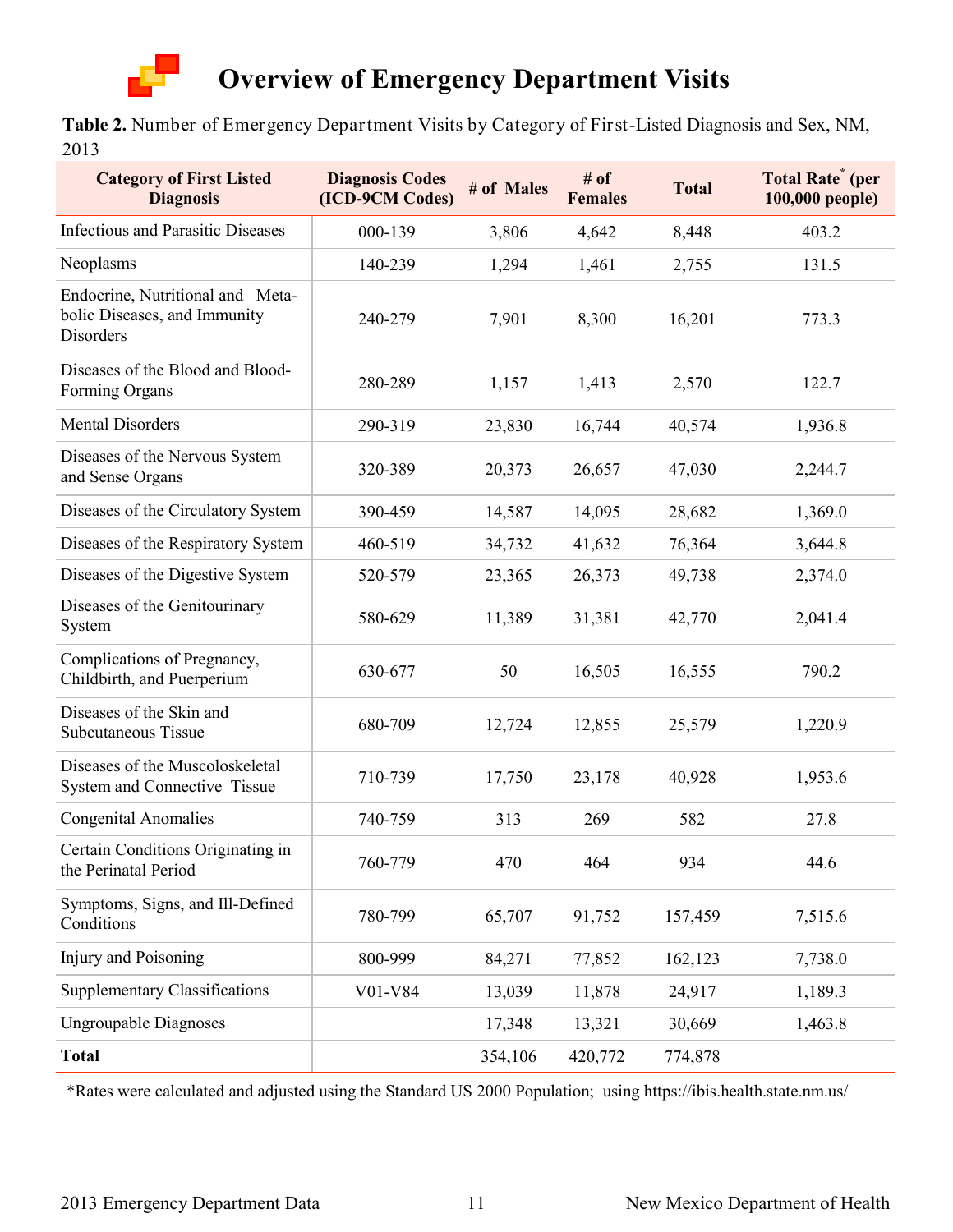

#### **Table 3.** Emergency Department Visit Rates by NCHS Category (Top 21) and Sex, NM, 2013

| <b>NCHS Category</b>                                    | <b>Diagnosis Codes</b><br>$(ICD-9CM)$<br>Codes)     | # of Males | # of<br><b>Females</b> | <b>Male Rate</b><br>(per<br>100,000) | <b>Female Rate</b><br>(per<br>100,000 | <b>Total Rate</b><br>(per 100,000) |
|---------------------------------------------------------|-----------------------------------------------------|------------|------------------------|--------------------------------------|---------------------------------------|------------------------------------|
| All ED Visits                                           |                                                     | 354,106    | 420,772                |                                      |                                       |                                    |
| <b>Heart Disease</b>                                    | 391-392.0,393-398,<br>402, 404, 410-416,<br>420-429 | 7,839      | 6,559                  | 757.7                                | 618.4                                 | 687.2                              |
| Pneumonia                                               | 480-486                                             | 5,305      | 5,648                  | 512.8                                | 532.5                                 | 522.8                              |
| Cerebrovascular Disease                                 | 430-438                                             | 1,978      | 2,276                  | 191.2                                | 214.6                                 | 203.0                              |
| <b>Malignant Neoplasms</b>                              | 140-208, 230-234                                    | 1,029      | 958                    | 99.5                                 | 90.3                                  | 94.8                               |
| Fractures                                               | 800-829                                             | 12,345     | 11,400                 | 1,193.3                              | 1,074.8                               | 1,133.3                            |
| Osteoarthritis and Allied<br>Disorders                  | 715                                                 | 399        | 701                    | 38.6                                 | 66.1                                  | 52.5                               |
| Chronic Bronchitis                                      | 491                                                 | 1,859      | 2,286                  | 179.7                                | 215.5                                 | 197.8                              |
| Urinary Tract Infection, Site<br>not specified          | 599.0                                               | 3,369      | 13,641                 | 325.7                                | 1,286.1                               | 811.9                              |
| Certain Complications of Sur-<br>gical and Medical Care | 996-999                                             | 2,503      | 2,090                  | 242.0                                | 197.0                                 | 219.2                              |
| Septicemia                                              | 038                                                 | 876        | 846                    | 84.7                                 | 79.8                                  | 82.2                               |
| Volume Depletion                                        | 276.5                                               | 2,109      | 2,651                  | 203.9                                | 250.0                                 | 227.2                              |
| Psychoses                                               | 290-299                                             | 6,337      | 4,673                  | 612.6                                | 440.6                                 | 525.5                              |
| Diabetes Mellitus                                       | 250                                                 | 3,526      | 3,321                  | 340.8                                | 313.1                                 | 326.8                              |
| <b>Cellulitis and Abscess</b>                           | 681-682                                             | 8,436      | 7,639                  | 815.4                                | 720.2                                 | 767.2                              |
| Diverticula of Intestine                                | 562                                                 | 1,004      | 1,312                  | 97.0                                 | 123.7                                 | 110.5                              |
| <b>Intestinal Obstruction</b>                           | 560                                                 | 798        | 894                    | 77.1                                 | 84.3                                  | 80.8                               |
| Anemias                                                 | 280-285                                             | 625        | 857                    | 60.4                                 | 80.8                                  | 70.7                               |
| Choleithiasis                                           | 574                                                 | 1,239      | 2,916                  | 119.8                                | 274.9                                 | 198.3                              |
| <b>Essential Hypertension</b>                           | 401                                                 | 1,854      | 2,608                  | 179.2                                | 245.9                                 | 213.0                              |
| Asthma                                                  | 493                                                 | 3,820      | 4,748                  | 369.2                                | 447.7                                 | 408.9                              |
| Noninfectious Enteritis and<br>Colitis                  | 555-558                                             | 2,556      | 3,534                  | 247.1                                | 333.2                                 | 290.7                              |
| Chest Pain                                              | 786.5                                               | 12,629     | 16,018                 | 1,220.8                              | 1,510.2                               | 1,367.4                            |
| Abdominal Pain                                          | 789                                                 | 13,120     | 24,221                 | 1,268.2                              | 2,283.6                               | 1,782.2                            |
| All other Diagnoses                                     |                                                     | 258,551    | 298,975                | 24,992.1                             | 28,188.4                              | 26,610.2                           |

\*Rates were calculated and adjusted using the Standard US 2000 Population; using https://ibis.health.state.nm.us/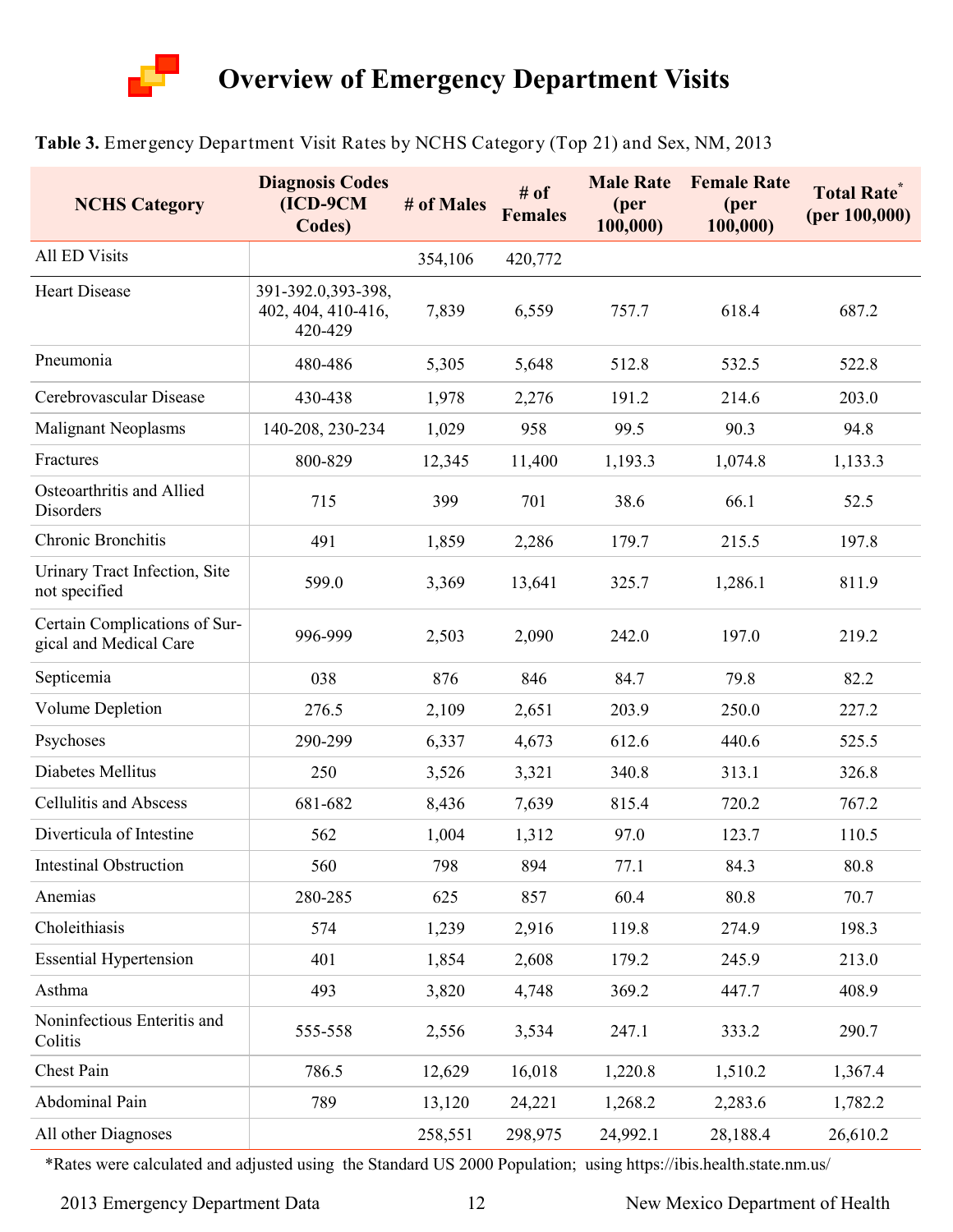

#### **Table 4.** Emergency Department Visit Rates by NCHS Category (Top 21) and Health Region, NM, 2013

| <b>NCHS Category</b>                                    | <b>Diagnosis Codes</b><br>$(ICD-9CM)$<br>Codes)     | Northwest Northeast |          | <b>Metro</b> | <b>Southeast</b> | <b>Southwest</b> |
|---------------------------------------------------------|-----------------------------------------------------|---------------------|----------|--------------|------------------|------------------|
| <b>Heart Disease</b>                                    | 391-392.0,393-398,<br>402, 404, 410-416,<br>420-429 | 340.6               | 767.9    | 601.9        | 906.5            | 838.7            |
| Pneumonia                                               | 480-486                                             | 454.2               | 657.2    | 359.6        | 866.1            | 565.7            |
| Cerebrovascular Disease                                 | 430-438                                             | 76.3                | 246.8    | 186.3        | 251.5            | 240.3            |
| <b>Malignant Neoplasms</b>                              | 140-208, 230-234                                    | 60.9                | 102.6    | 94.5         | 94.1             | 109.2            |
| Fractures                                               | 800-829                                             | 888.6               | 1,472.8  | 949.4        | 1,487.9          | 1,104.2          |
| Osteoarthritis and Allied<br>Disorders                  | 715                                                 | 21.9                | 47.4     | 28.7         | 112.2            | 83.7             |
| Chronic Bronchitis                                      | 491                                                 | 89.9                | 247.8    | 119.9        | 384.3            | 261.2            |
| Urinary Tract Infection, Site<br>not specified          | 599.0                                               | 829.9               | 789.9    | 635.9        | 1,248.7          | 870.6            |
| Certain Complications of Sur-<br>gical and Medical Care | 996-999                                             | 194.2               | 266.5    | 187.5        | 251.5            | 244.4            |
| Septicemia                                              | 038                                                 | 4.8                 | 160.8    | 50.3         | 142.4            | 97.4             |
| Volume Depletion                                        | 276.5                                               | 246.4               | 211.6    | 163.7        | 307.6            | 306.0            |
| Psychoses                                               | 290-299                                             | 337.1               | 714.7    | 469.5        | 601.2            | 537.2            |
| Diabetes Mellitus                                       | 250                                                 | 215.7               | 315.9    | 328.7        | 434.9            | 305.8            |
| <b>Cellulitis and Abscess</b>                           | 681-682                                             | 528.7               | 889.8    | 611.9        | 1,249.0          | 780.0            |
| Diverticula of Intestine                                | 562                                                 | 71.5                | 131.7    | 104.6        | 117.0            | 123.4            |
| <b>Intestinal Obstruction</b>                           | 560                                                 | 37.7                | 121.2    | 63.9         | 99.9             | 99.2             |
| Anemias                                                 | 280-285                                             | 43.0                | 91.1     | 59.0         | 99.6             | 75.5             |
| Choleithiasis                                           | 574                                                 | 160.9               | 192.0    | 172.3        | 265.6            | 231.5            |
| <b>Essential Hypertension</b>                           | 401                                                 | 108.7               | 198.8    | 186.0        | 336.7            | 244.4            |
| Asthma                                                  | 493                                                 | 445.8               | 358.6    | 313.5        | 711.8            | 403.1            |
| Noninfectious Enteritis and<br>Colitis                  | 555-558                                             | 139.0               | 255.0    | 200.0        | 635.1            | 347.1            |
| Chest Pain                                              | 786.5                                               | 1,178.4             | 1,408.2  | 1,275.0      | 1,776.0          | 1,290.1          |
| Abdominal Pain                                          | 789                                                 | 1,394.5             | 2,134.4  | 1,719.2      | 1,915.0          | 1,735.6          |
| All other Diagnoses                                     |                                                     | 22,941.7            | 27,498.6 | 23,342.8     | 36,650.6         | 27,001.0         |

Rates were calculated and adjusted using the Standard US 2000 Population; using https://ibis.health.state.nm.us/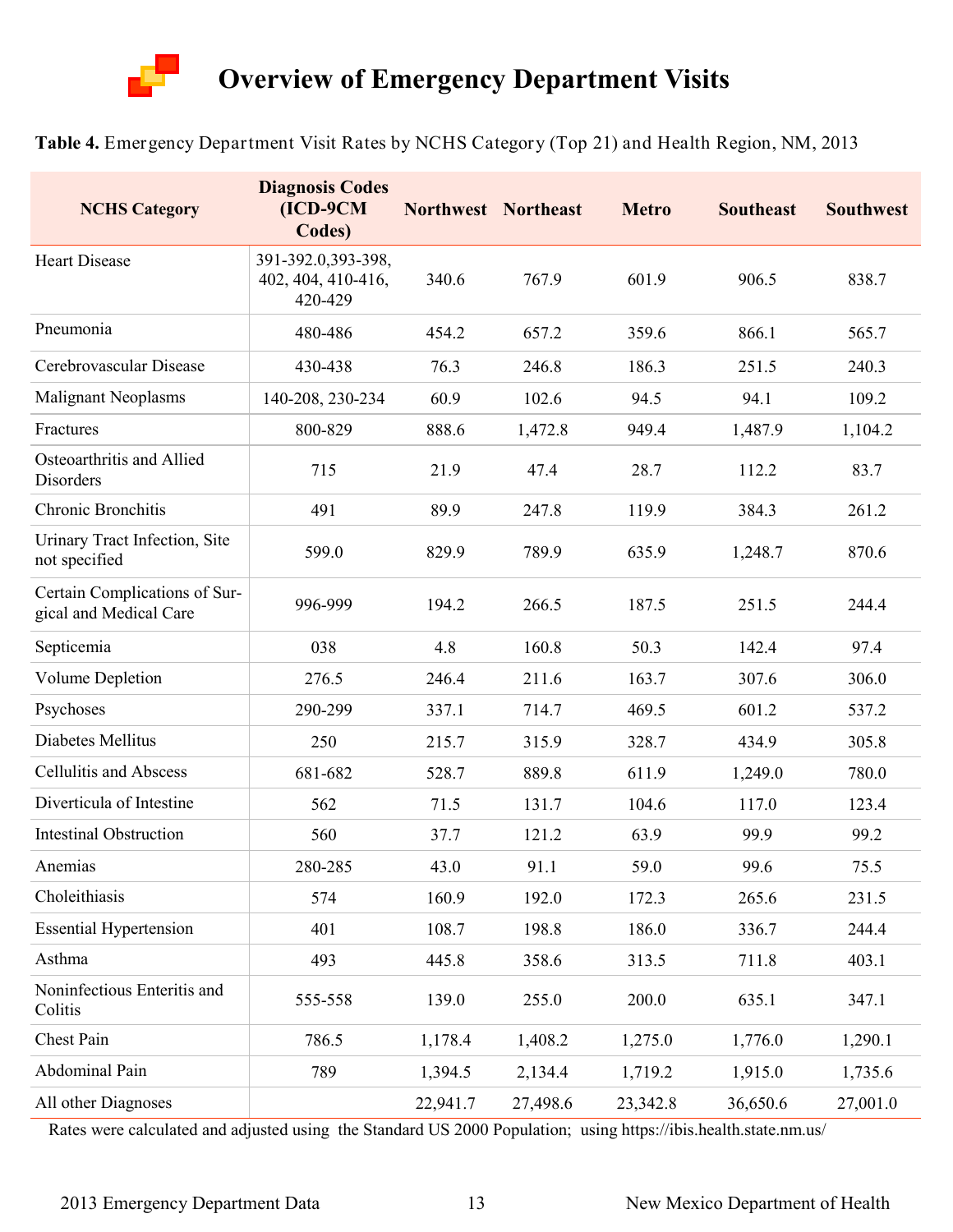

#### **Table 5.** Number of Emergency Department Visits by NCHS Category (Top 21) and Age Group, NM, 2013

| <b>NCHS Category</b>                                  | $<$ 1 year               | $1 - 4$<br>Years | $5 - 14$<br>Years | 15-24<br>Years | 25-34<br>Years | 35-44<br>Years | $45 - 54$<br>Years | 55-64<br>Years | 65-74<br>Years | 75-84<br>Years              | $85+$<br>Years | Total   |
|-------------------------------------------------------|--------------------------|------------------|-------------------|----------------|----------------|----------------|--------------------|----------------|----------------|-----------------------------|----------------|---------|
| <b>All ED Visits</b>                                  | 16,291                   | 54,240           | 70,706            | 115,413        | 121,792        | 93,560         | 93,812             | 77,142         |                | 58,096 45,831               | 24,682         | 774,896 |
| <b>Heart Disease</b>                                  | 26                       | 79               | 121               | 271            | 485            | 788            | 1,680              | 2,790          | 3,190          | 3,125                       | 1,837          | 14,398  |
| Pneumonia                                             | 329                      | 1,421            | 1,326             | 758            | 895            | 798            | 970                | 1,144          | 1,122          | 1,189                       | 876            | 10,953  |
| Cerebrovascular Disease                               | 5                        | 10               | 17                | 33             | 86             | 173            | 425                | 797            | 933            | 1,080                       | 695            | 4,254   |
| <b>Malignant Neoplasms</b>                            | 1                        | 10               | 38                | 29             | 61             | 97             | 279                | 471            | 485            | 383                         | 133            | 1,987   |
| Fractures                                             | 72                       | 1,008            | 3,957             | 2,951          | 2,636          | 2,137          | 2,401              | 2,583          | 2,187          | 2,128                       | 1,672          | 23,745  |
| Osteoarthritis and Allied<br>Disorders                | $\boldsymbol{0}$         | $\overline{4}$   | $\boldsymbol{0}$  | 18             | 34             | 81             | 162                | 259            | 253            | 186                         | 103            | 1,100   |
| Chronic Bronchitis                                    | 5                        | 25               | 27                | 25             | 42             | 130            | 487                | 996            | 1,207          | 874                         | 327            | 4,145   |
| Urinary Tract Infection,<br>Site not specified        | 174                      | 771              | 1,182             | 2,762          | 2,450          | 1,596          | 1,545              | 1,552          | 1,800          | 1,936                       | 1,219          | 17,011  |
| Certain Complications of<br>Surgical and Medical Care | 31                       | 89               | 175               | 336            | 420            | 473            | 750                | 728            | 751            | 571                         | 260            | 4,593   |
| Septicemia                                            | 6                        | 9                | 4                 | 49             | 86             | 139            | 195                | 289            | 346            | 348                         | 247            | 1,722   |
| Volume Depletion                                      | 134                      | 385              | 384               | 621            | 568            | 436            | 478                | 496            | 430            | 475                         | 316            | 4,760   |
| Psychoses                                             | $\boldsymbol{0}$         | 14               | 253               | 1,456          | 2,546          | 2,135          | 2,012              | 1,234          | 607            | 433                         | 320            | 11,010  |
| Diabetes Mellitus                                     | $\overline{2}$           | 34               | 153               | 583            | 741            | 964            | 1,455              | 1,245          | 904            | 573                         | 193            | 6,847   |
| <b>Cellulitis and Abscess</b>                         | 91                       | 673              | 894               | 2,398          | 3,466          | 2,573          | 2,441              | 1,628          | 921            | 623                         | 349            | 16,075  |
| Diverticula of Intestine                              | $\boldsymbol{0}$         | $\boldsymbol{0}$ | $8\,$             | 19             | 158            | 309            | 472                | 502            | 412            | 280                         | 156            | 2,316   |
| <b>Intestinal Obstruction</b>                         | 13                       | 37               | 38                | 55             | 71             | 116            | 203                | 323            | 356            | 321                         | 158            | 1,692   |
| Anemias                                               | 4                        | 28               | 37                | 71             | 153            | 182            | 191                | 231            | 230            | 216                         | 139            | 1,482   |
| Choleithiasis                                         | 3                        | 8                | 41                | 710            | 878            | 704            | 608                | 537            | 331            | 256                         | 79             | 4,155   |
| <b>Essential Hypertension</b>                         | $\overline{c}$           | 19               | 17                | 95             | 278            | 544            | 731                | 866            | 819            | 725                         | 366            | 4,462   |
| Asthma                                                | 64                       | 977              | 1,923             | 1,245          | 1,096          | 901            | 891                | 659            | 462            | 236                         | 94             | 8,568   |
| Noninfectious Enteritis and<br>Colitis                | 199                      | 627              | 691               | 1,028          | 955            | 679            | 564                | 497            | 427            | 275                         | 120            | 6,091   |
| Chest Pain                                            | $\overline{\mathcal{A}}$ | 69               | 755               | 2,565          | 3,740          | 4,537          | 5,464              | 4,831          | 3,556          | 2,241                       | 887            | 28,649  |
| Abdominal Pain                                        | 138                      | 635              | 3,703             | 7,151          | 7,549          | 5,717          | 4,777              | 3,397          | 2,195          | 1,464                       | 571            | 37,341  |
| All other Diagnoses                                   | 14,988                   | 47,308           | 54,962            | 90,184         | 92,398         | 67,351         | 64,631             |                |                | 49,087 34,172 25,893 13,565 |                | 557,540 |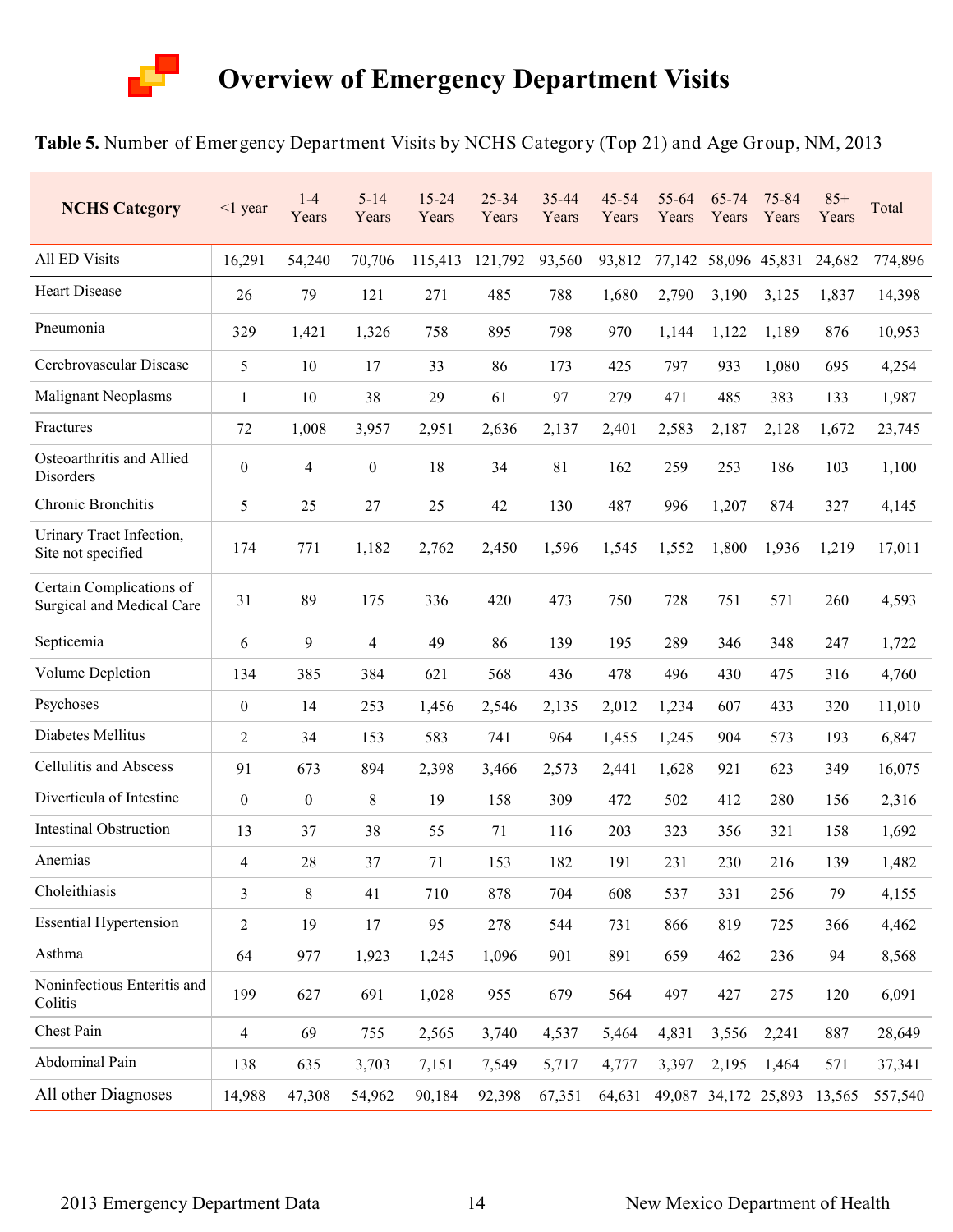

#### *Respiratory Illness*

In 2013, 21,310 visits to the emergency room were due to acute bronchitis and bronchiolitis, influenza, and pneumonia. Over a fifth (22.8%) of these visits occurred among children 1 to 4 years of age and infants. The highest rate of infectious respiratory disease emergency department visits was among infants (5,482 per 100,000); however children 1 to 4 years of age and adults  $\geq 65$  years of age also had a significantly greater likelihood of infectious respiratory disease emergency department visits compared to all other age groups except for infants [Table 6].

**Table 6.** Number of Acute Respiratory Illness Emergency Department Visits and Percent Distribution by Age Group, NM, 2013

| <b>Age Group</b> | <b>Number of Visits</b><br>(N) | <b>Percent of Total Visits</b><br>$(\%)$ | Rate<br>(per 100,000) |
|------------------|--------------------------------|------------------------------------------|-----------------------|
| $\leq 1$ year    | 1,601                          | 7.4                                      | 5,482.0               |
| 1-4 Years        | 3,339                          | 15.4                                     | 2,858.0               |
| 5-14 Years       | 2,171                          | 10.0                                     | 755.8                 |
| 15-24 Years      | 1,843                          | 8.5                                      | 628.2                 |
| 25-34 Years      | 2,175                          | 10.0                                     | 804.2                 |
| 35-44 Years      | 1,776                          | 8.2                                      | 709.8                 |
| 45-54 Years      | 1,978                          | 9.1                                      | 686.2                 |
| 55-64 Years      | 1,964                          | 9.0                                      | 739.0                 |
| 65-74 Years      | 1,738                          | 8.0                                      | 1,028.0               |
| 75-84 Years      | 1,624                          | 7.5                                      | 1,771.0               |
| 85+ Years        | 1,106                          | 5.1                                      | 3,337.0               |
| Unknown          | 411                            | 1.9                                      |                       |

Different infectious respiratory diseases affect certain age groups disproportionately. Children 1 to 4 years of age were more than twice as likely to visit the emergency room due to influenza compared to persons aged ≥5 years. Additionally, infants were twice as likely to visit an emergency room due to bronchitis or bronchiolitis compared to any other age group. In contrast, adults  $\geq 85$  years of age were twice as likely to be diagnosed with pneumonia as the next youngest age (2,432 vs 1,172 per 100,000) [Figure 4].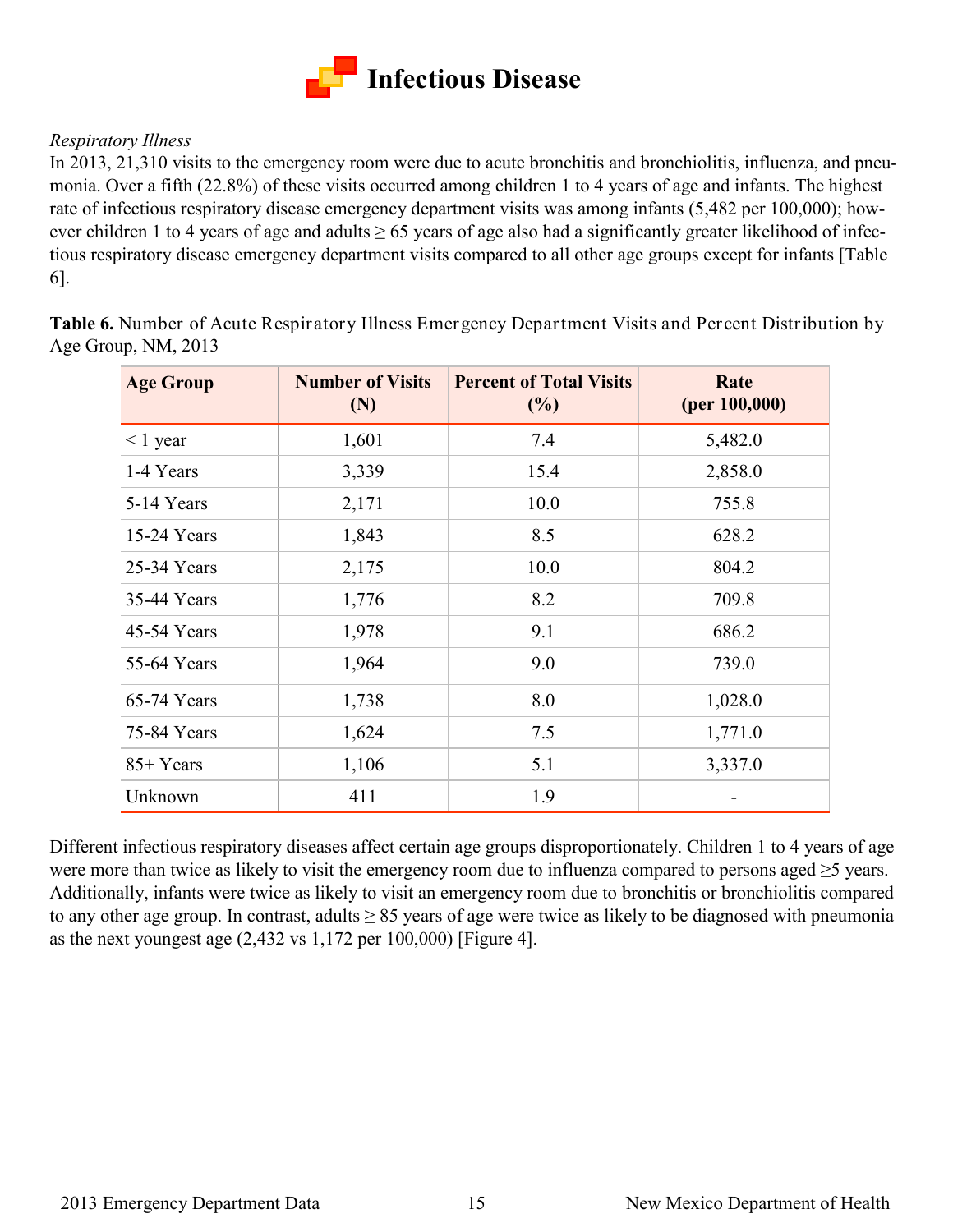

#### *Respiratory Illness*

**Figure 4.** Rate of Infectious Respiratory Disease Emergency Department Visits by Age Group, NM, 2013



From 2010 to 2013, the Southeast region of New Mexico had the highest age-adjusted rate of infectious respiratory disease ED visits while the Albuquerque Metro region had the lowest age-adjusted rate for each year [Figure 5]. This trend is partially due to higher rates of bronchitis and bronchiolitis in the Southeast region. In 2013, ED visits due to bronchitis and bronchiolitis were nearly twice as likely to occur in the Southeast region (1008.4 per 100,000) than the Northeast region with the next highest rate (517.4 per 100,000).

**Figure 5.** Age-Adjusted Rates of Infectious Respiratory Disease Emergency Department Visits by Region and Year, NM, 2013

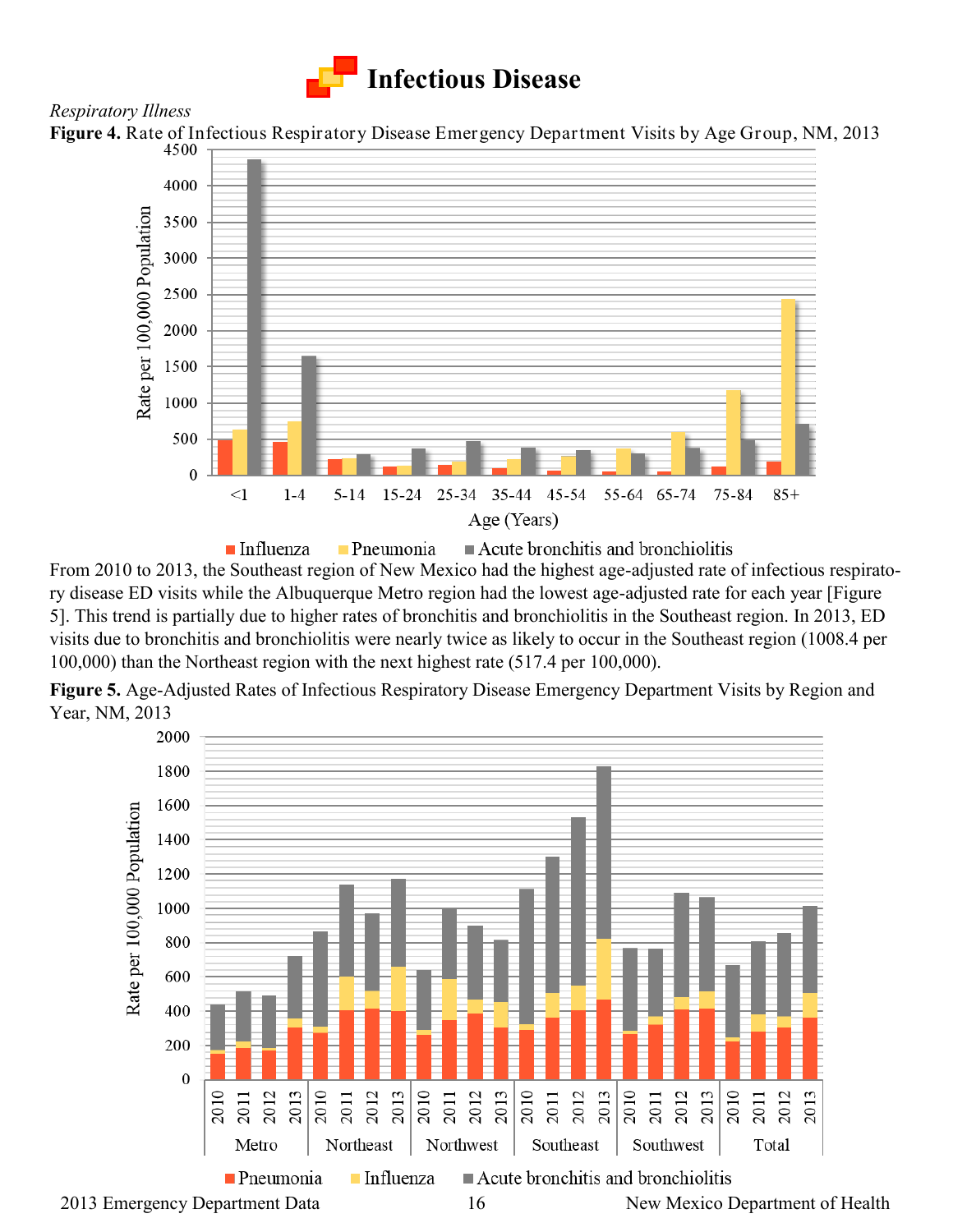# **Chronic Disease and Environmental Health**

#### *Acute Myocardial Infarction*

AMI (Acute myocardial infarction (AMI), First Heart Attack, coded as ICD-9 410.0 to 410.9) are shown here to highlight an unexpected increase in AMI ED visits. While well documented risk factors for AMI include diabetes, hypertension, obesity, obesity, hypercholesterolemia, and cigarette smoking, investigators are increasingly finding significant relationships between air pollutants and increased risk of AMI. The upturn is unexpected because for the prior decade, AMI deaths and hospitalizations have shown an overall decline and a trend in declining rates. Increases in rates of AMI also are usually a single year jump where in the ED visits we see continuing, significant, increases over three years.

Figure 6. Age-Adjusted<sup>\*</sup> AMI ED Visit Rate by Sex, NM, 2013



\*Age-Adjusted to standard U.S. 2000 Population.

**Figure 7.** Age-Adjusted\* AMI ED Visit Rate by Health Region, NM, 2013



\*Age-Adjusted to standard U.S. 2000 Population.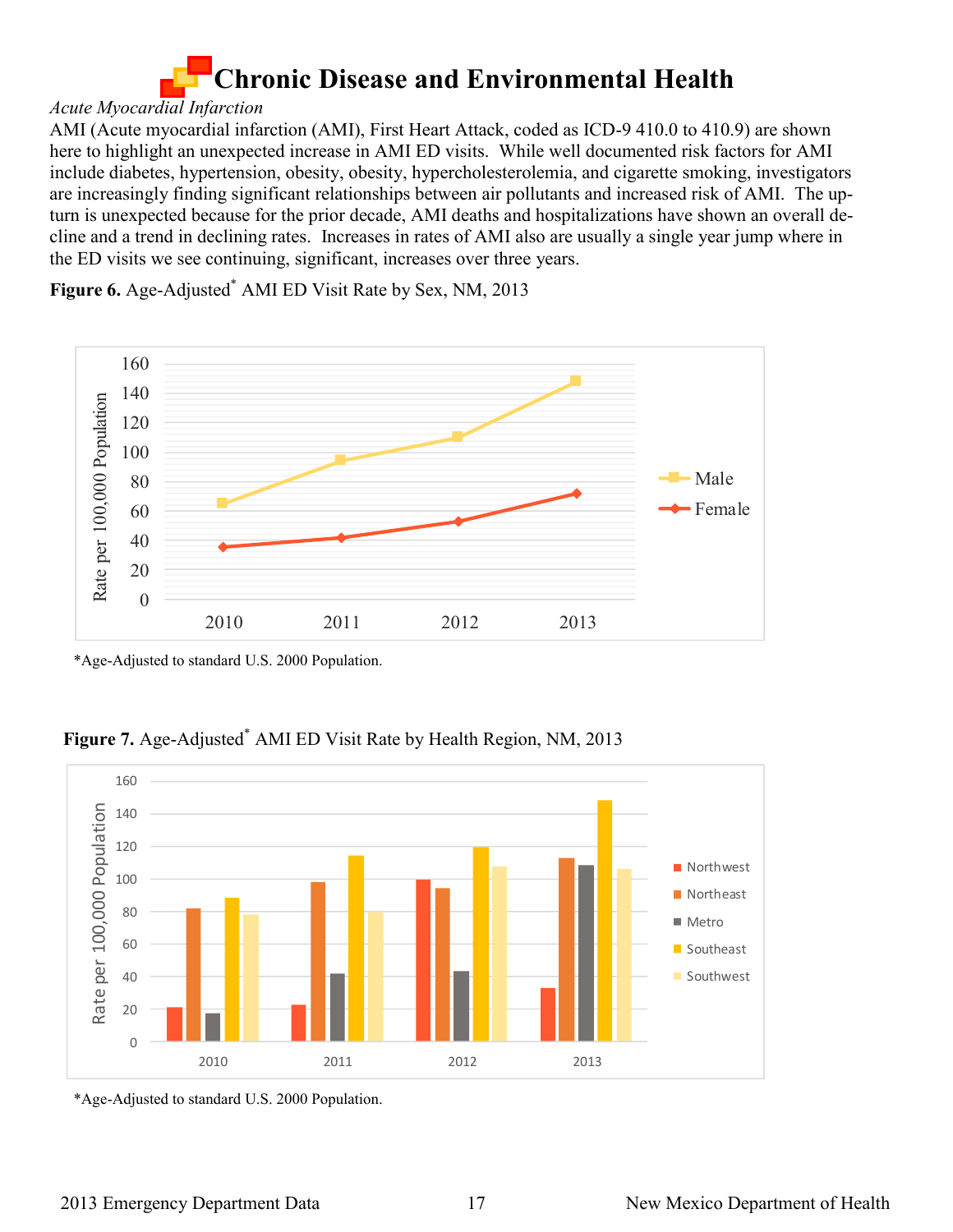

#### *Unintentional Injuries*

In 2013, there were 150,873 emergency department visits due to unintentional injuries among residents in New Mexico. Falls accounted for 31% of the unintentional injury-related ED visits, struck by or against an object accounted for 16%, transportation accounted for 13%, overexertion accounted for 8% , and cut/pierce accounted for 7%.

#### *Fall-related Injuries*

**Figure 8.** Fall-Related ED Visit Rate by Age and Sex, NM, 2013



A total of 46,379 fall-related emergency department visits occurred among residents in NM in 2013. Females accounted for 55% of the fall-related ED visits. Persons aged  $\geq$  85 years had the highest fall-related injury ED visit rate, followed by those aged 75-84 years. Persons aged 1 to 4 years had the third highest fall-related ED visit rate. Males had a higher fall-related ED visit rate compared to females among 0 to 24 year olds while females had a higher fall-related ED visit rate compared to males among persons aged  $\geq$  25 years.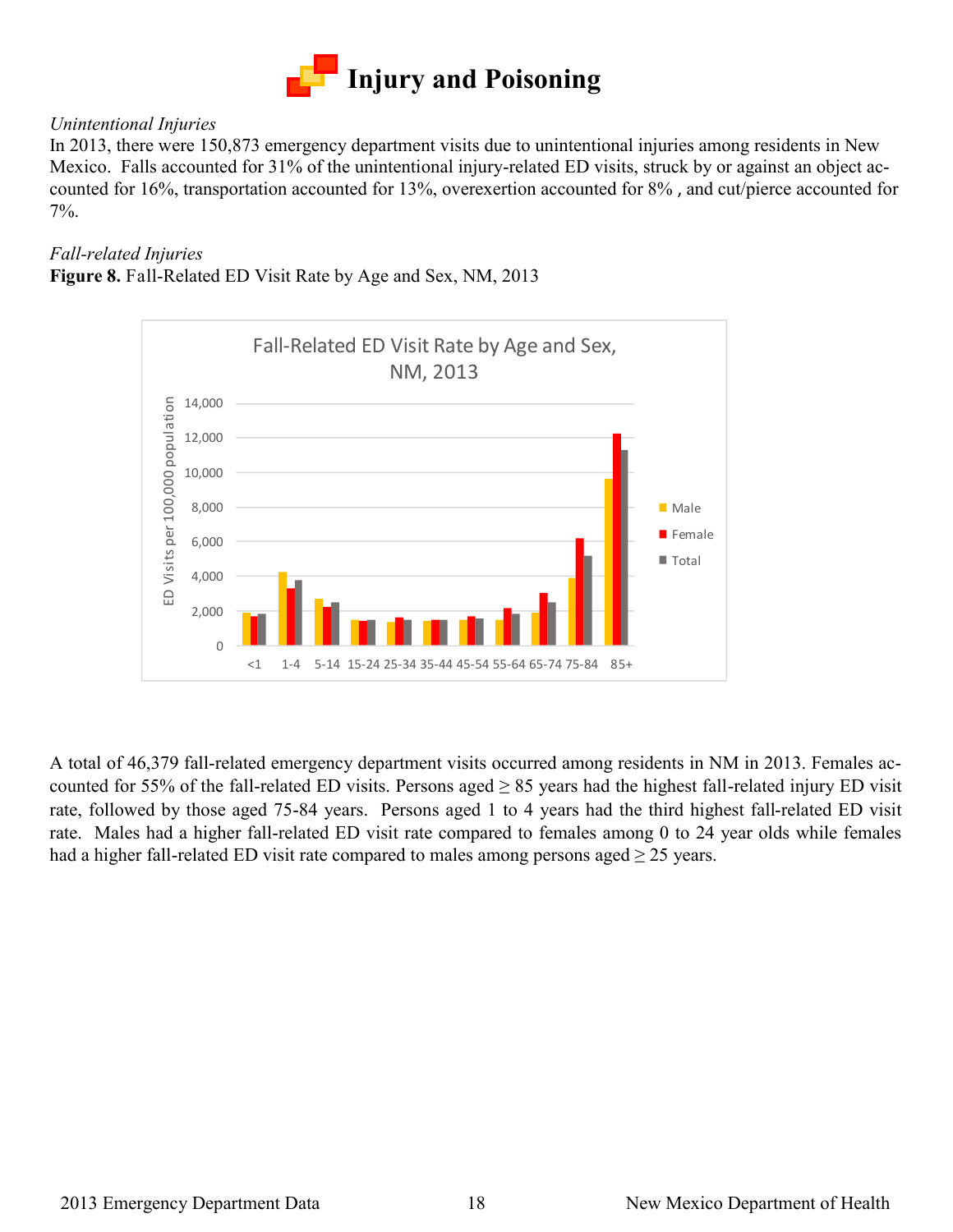

#### *Motor Vehicle Traffic-Related Injuries*

**Figure 9.** Motor Vehicle Traffic-Related ED Visit Rate by Age and Sex, NM, 2013



A total of 15,515 motor vehicle traffic-related emergency department visits occurred among residents in NM in 2013. Females accounted for 54% of the motor vehicle traffic-related ED visits. Persons aged 15-24 years had the highest rates of motor vehicle traffic-related injury ED visits. Females had a higher motor vehicle trafficrelated ED visit rate for all age groups except for persons aged 1-4 years and aged  $\geq$  75 years.





A total of 827 motorcycle traffic-related emergency department visits occurred among residents in NM in 2013. Males accounted for 88% of the motor vehicle traffic-related ED visits. Persons aged 15-24 years had the highest motorcycle traffic-related injury ED visit rate, followed by persons aged 25-34 years. Males had a higher motorcycle traffic-related ED visit rate for all age groups except for persons aged <1 year.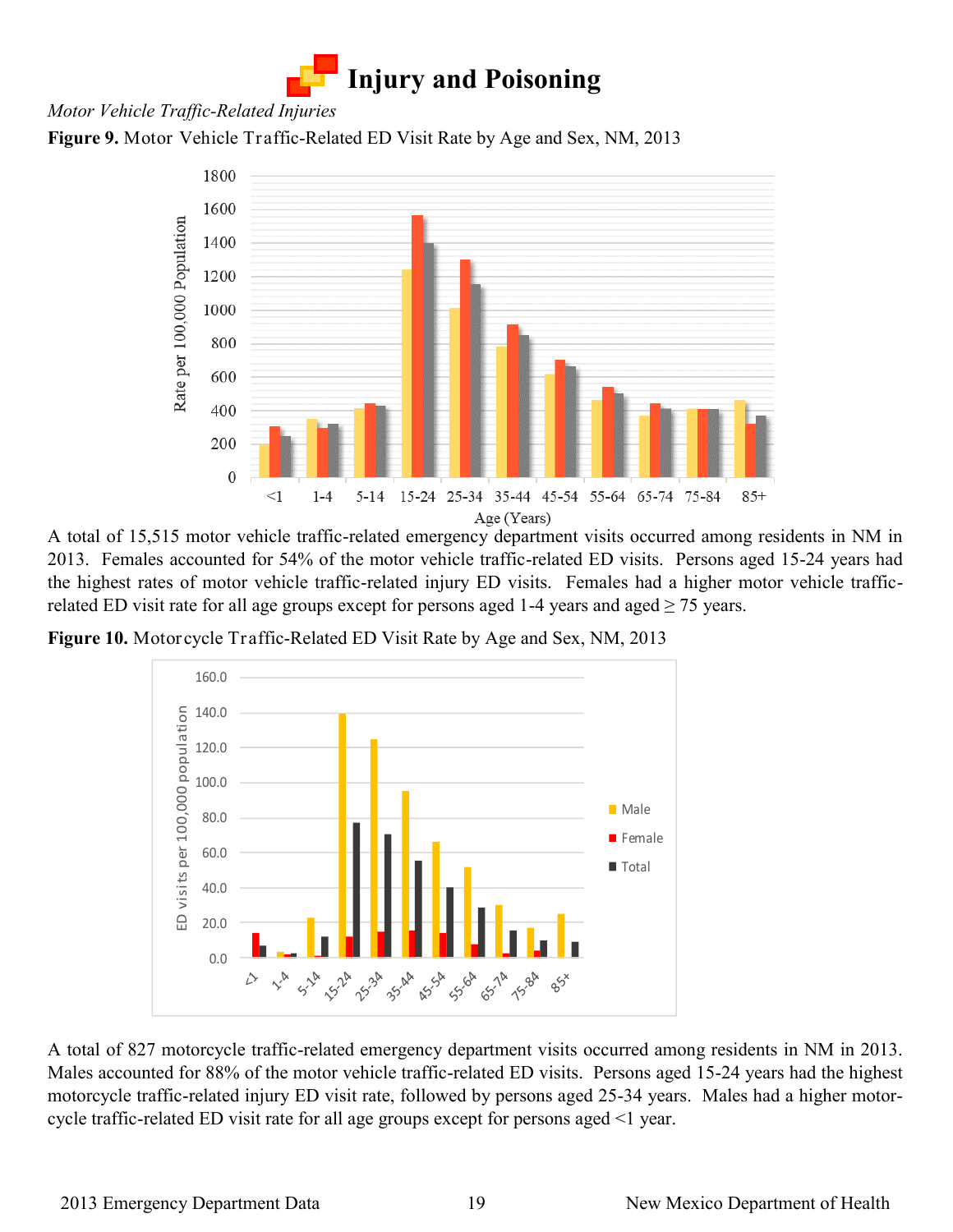

#### *Pedal Cycle-related Injuries and Pedestrian Injuries*

A total of 570 pedestrian injury-related emergency department visits occurred among residents in NM in 2013. Males accounted for 62% of the pedestrian injury-related ED visits. Males aged  $\geq 85$  years and aged 15-24 years had the highest pedestrian injury-related ED visit rates. Males had a higher pedestrian injury related ED visit rate for all age groups than females.

**Figure 11.** Pedestrian Injury-Related ED Visit Rate by Age and Sex, NM, 2013



**Figure 12.** Pedal Cycle Injury-Related ED Visit Rate by Age and Sex, NM, 2013.



A total of 1,684 pedal cycle injury-related emergency department visits occurred among residents in NM in 2013. Males accounted for 75% of the pedal cycle injury-related ED visits. Males aged 5-14 years had the highest pedal cycle injury-related ED visit rates. Males had a higher pedal cycle injury related ED visit rate for all age groups than females.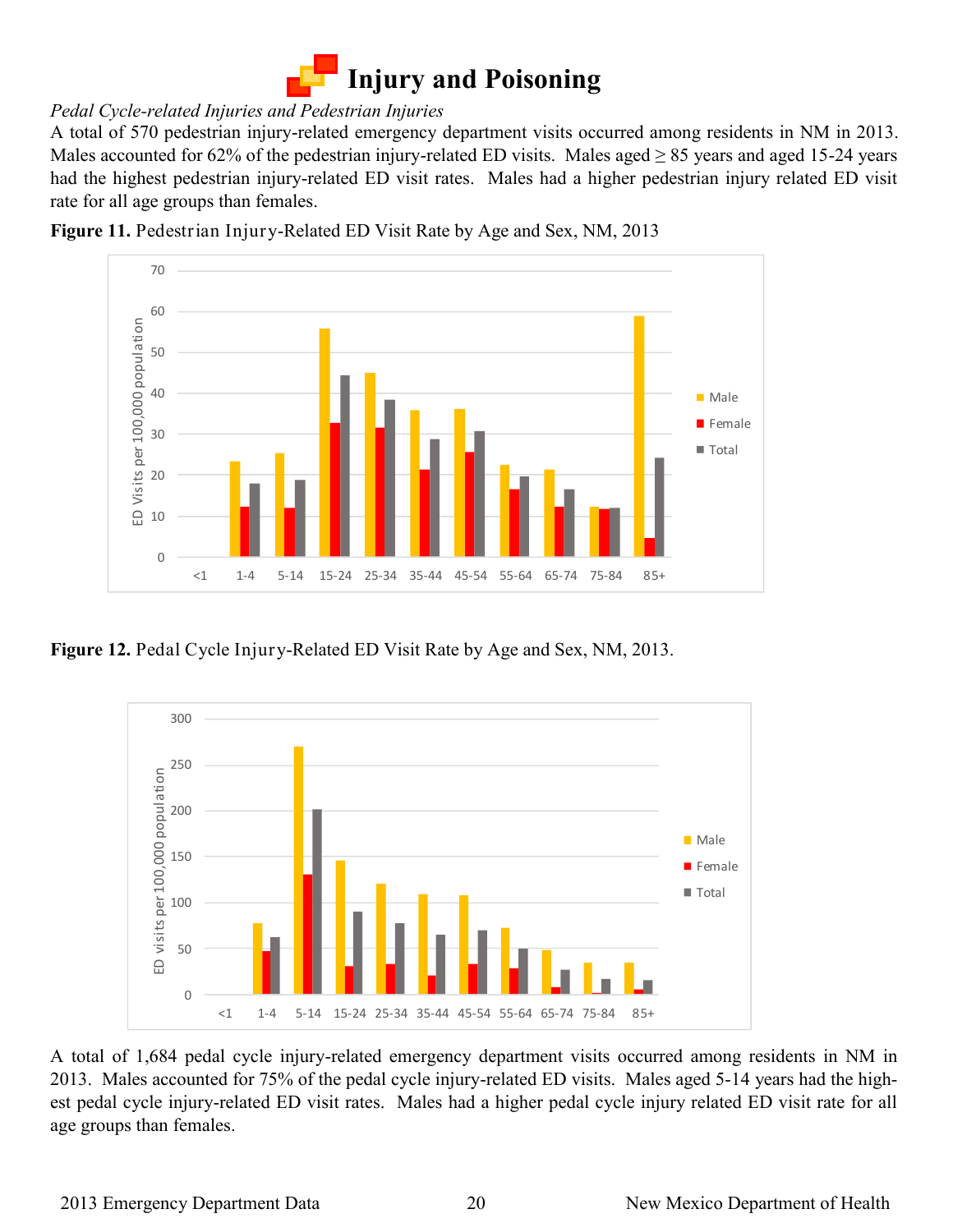

#### *Child Injury and Poisoning*

Injury reduction, especially in children, adolescents, and young adults is also of great importance. The number of ED visits for injury and poisoning are significantly higher in children, adolescents, and young adults aged 0- 24. Adolescents and young adults make up 41.4% of the ED visits for injury and poisonings.





#### *Suicide-Related ED Visits*

In New Mexico, suicidal behaviors are a serious public health problem and a major cause of morbidity and mortality. In 2013, suicide was the seventh leading cause of all death in New Mexico, and the second leading cause of death among youth and adults 15-44 years. In 2013 suicide accounted for 14,934 of the total Years of Potential Life Lost (YPLL) in NM, fourth after unintentional injuries, heart disease and cancer deaths. In 2012, NM ranked fourth among the 50 states and the District of Columbia for suicide deaths, and has ranked among the top 10 states since 1997.



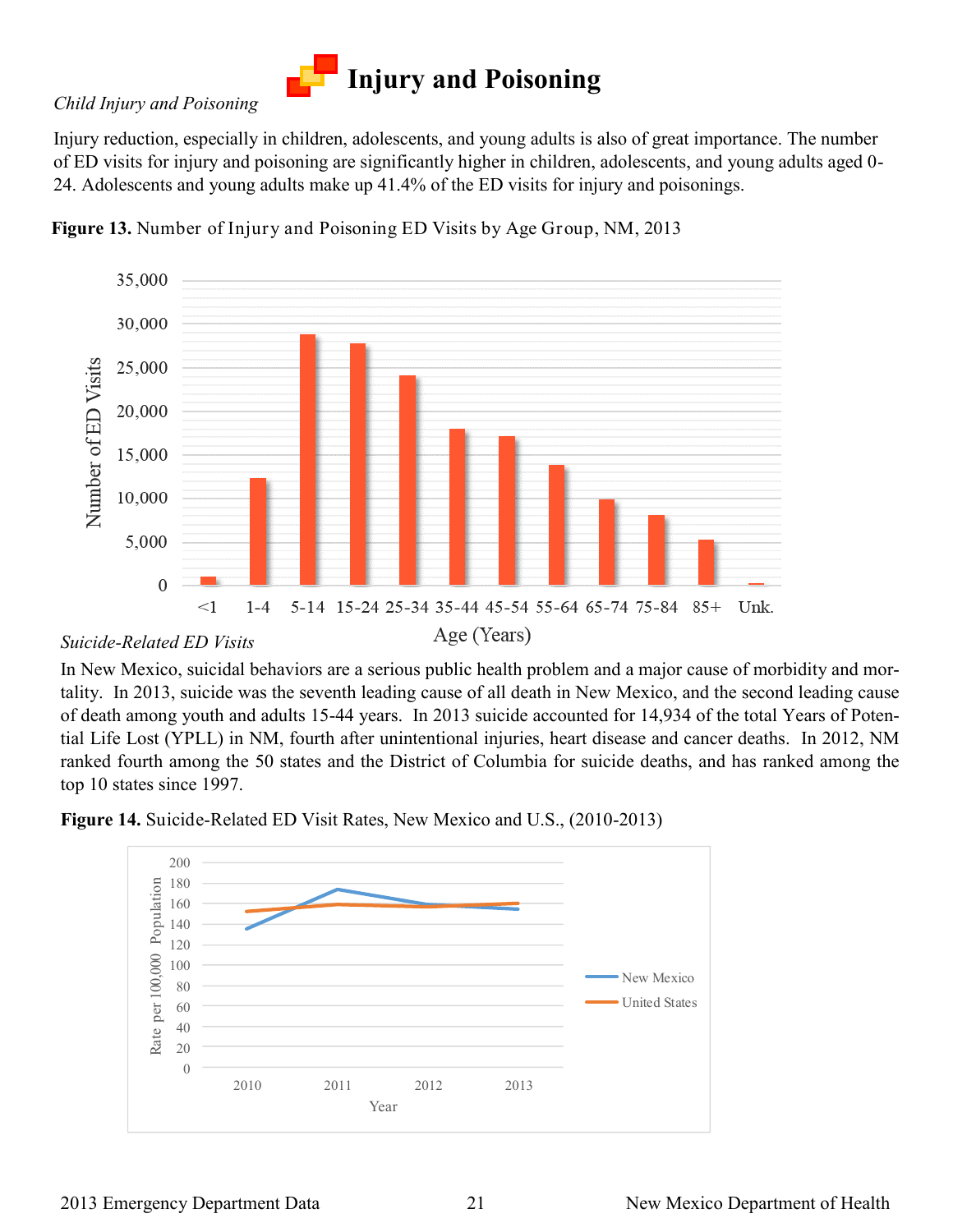

The age-adjusted rate of suicide attempts resulting in emergency room visits has remained relatively stable from 2010 to 2013. In 2013, there were 154 visits to the emergency room following suicide attempts per 100,000 population. This rate is slightly lower than that of the United States, which was 160 per 100,000 population in 2013. It should be noted that the United States rate only includes nonfatal suicide attempts and may be an underestimation.

In 2013, 3,084 visits to the emergency room were due to suicide attempts. One third (1,050) of these visits were made by adolescents and young adults between 15 and 24 years of age. Rates of suicide attempts decrease with age after this, with females having a significantly higher rate of suicide attempts than males until ages 45-54 years.



**Figure 15.** Suicide-Related ED Visits by Age and Sex, New Mexico, 2013.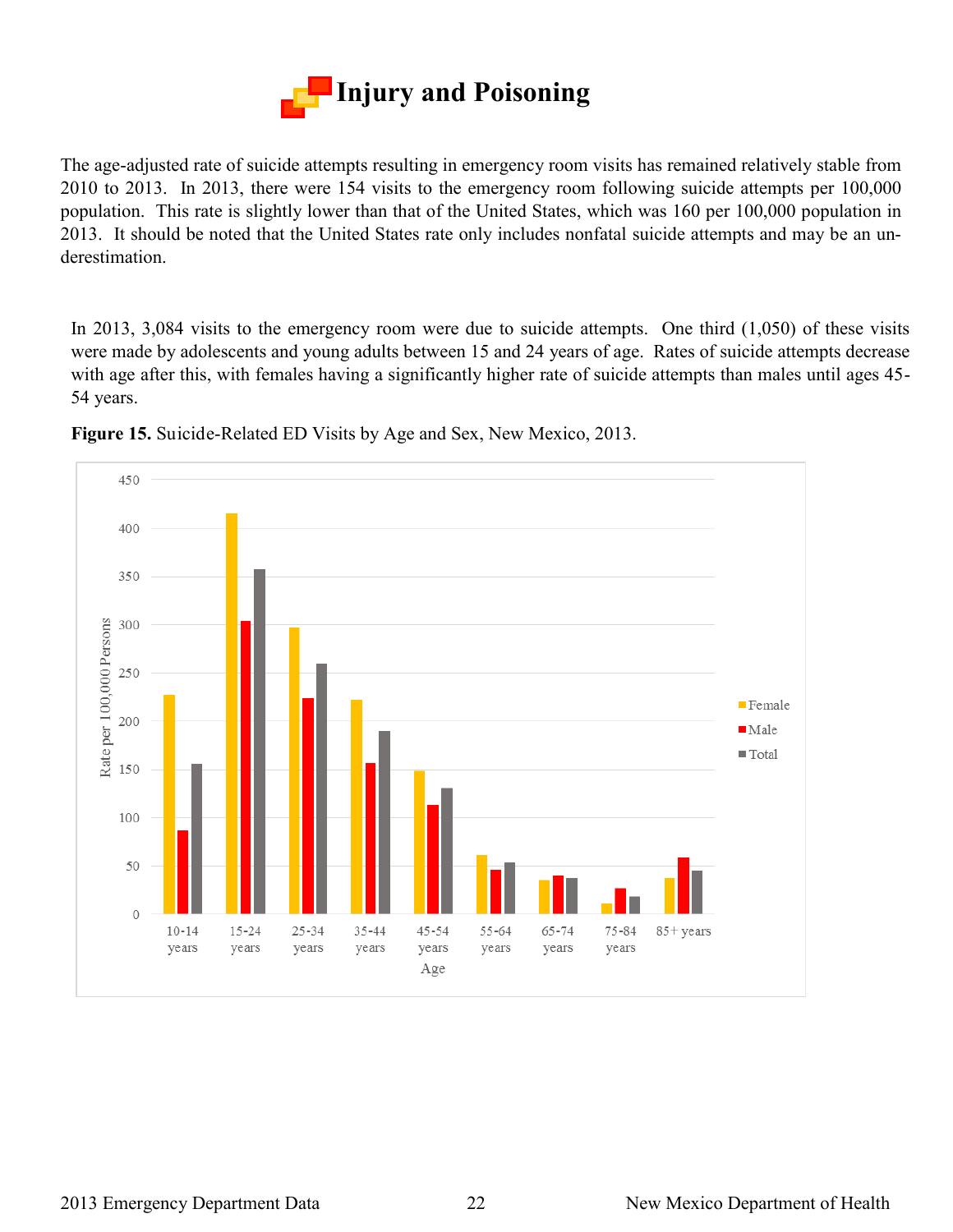

#### *Suicide-Related ED Visits (cont'd)*

While 43% of the suicide attempts resulting in emergency room visits occurred among residents of the Metro region of New Mexico, the highest rate of suicide attempts in 2013 occurred in the Northeast region. In contrast, the Northwest region had the lowest rate of suicide attempts (Table 7).

| <b>Region</b> | <b>Visits</b> | <b>Population</b> | <b>Age-Adjusted</b><br>Rate per<br>100,000 Popu-<br>lation |
|---------------|---------------|-------------------|------------------------------------------------------------|
| Northwest     | 142           | 228,104           | 62.1                                                       |
| Northeast     | 525           | 295,353           | 204.7                                                      |
| Metro         | 1,322         | 906,644           | 151.4                                                      |
| Southeast     | 465           | 292,227           | 166.0                                                      |
| Southwest     | 628           | 372,831           | 179.0                                                      |
| Total         | 3,084         | 2,095,159         | 154.4                                                      |

**Table 7.** Suicide-Related ED Visits and Rates by Health Region, NM, 2013.

Most (63%) of the suicide attempts resulting in emergency room visits in 2013 were due to poisoning. Cutting or piercing contributed to 24% of the attempts, and suffocation, firearms or explosives, falls, late effects of previous attempts, and other or unspecified means contributed to the rest of the attempts.

**Table 8.** Suicide-Related ED Visits and Rates by Mechanism, NM, 2013.

| <b>Mechanism</b>    | <b>Visits</b> | <b>Population</b> | <b>Age-Adjusted</b><br><b>Rate per</b><br>100,000 Popu-<br>lation |
|---------------------|---------------|-------------------|-------------------------------------------------------------------|
| Poisoning           | 1,952         | 2,095,159         | 97.7                                                              |
| Suffocation         | 80            | 2,095,159         | 4.1                                                               |
| Submersion/Drowning | $\theta$      | 2,095,159         | $\ast$                                                            |
| Firearms/Explosives | 30            | 2,095,159         | 1.5                                                               |
| Cut/Pierce          | 754           | 2,095,159         | 37.9                                                              |
| Fall                | 6             | 2,095,159         | $0.3*$                                                            |
| Other/Unspecified   | 256           | 2,095,159         | 12.7                                                              |
| Late Effects        | 6             | 2,095,159         | $0.3*$                                                            |

\*These measures are not statistically reliable due to the low number of emergency room visits in each category.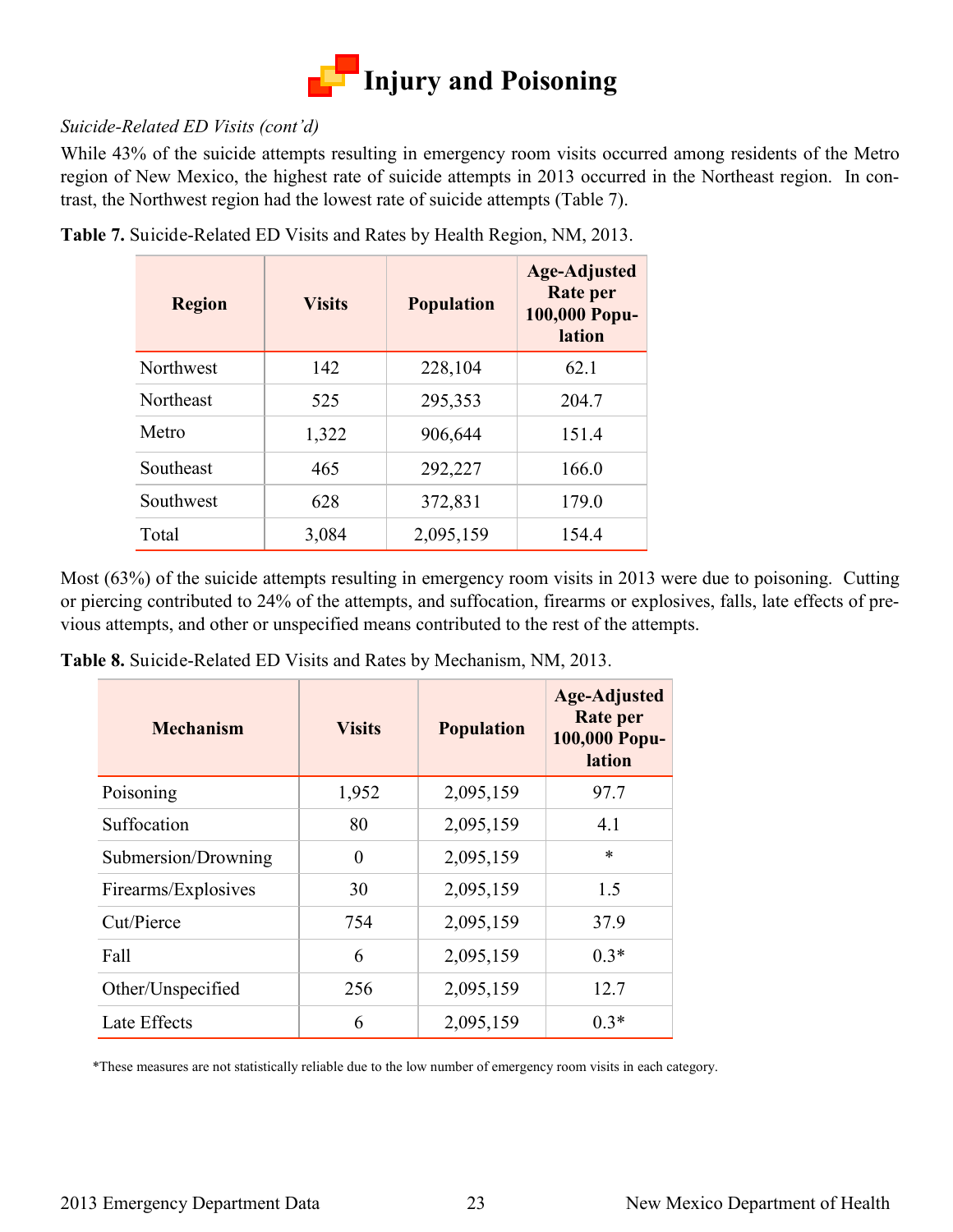

#### *Total Drug Poisoning Related Emergency Department Visits*

In New Mexico, the rate of emergency department visits due to total drug poisoning have increased over the years, for both men and women. In 2013, the rate among men was 120.2 ED visits per 100,000 population. Among women, the rate was 124.2 ED visits per 100,000 population.

Figure 16. Rate<sup>\*</sup> of Total Drug Poisonings Related to ED Visits by Sex NM, 2010-2013



<sup>\*</sup>Age-Adjusted to standard U.S. 2000 Population.

**Table 9.** Rate\* of Total Drug Poisoning Related ED Visits by Age and Sex, NM, 2013

| Age (years)   | <b>Male</b> | <b>Female</b> |
|---------------|-------------|---------------|
| $\leq$ 1 year | 13.4        | 7.0           |
| 1-4 Years     | 58.6        | 42.0          |
| 5-14 Years    | 13.7        | 19.1          |
| 15-24 Years   | 185.8       | 145.9         |
| 25-34 Years   | 235.0       | 1848          |
| 35-44 Years   | 154.7       | 191.4         |
| 45-54 Years   | 125.5       | 1664          |
| 55-64 Years   | 85.3        | 113.8         |
| 65-74 Years   | 80.4        | 87.2          |
| 75-84 Years   | 44.1        | 72.8          |
| 85+ Years     | 25.3        | 79.9          |
| <b>Total</b>  | 120.2       | 124.2         |

In 2013, the rate of total drug poisoning related ED visits was higher among men between the ages of 15-44 compared to other age-groups among men. For women, the rate of total drug poisoning related ED visits was higher between the ages of 15- 54, compared to other age-groups among women. Rates were higher for men, compared to women, between the ages of 15- 34. The opposite trend was observed between the ages of 35- 54, where rates were higher for women compared to men.

\*Age-Specific Rates (per 100,000 population) are crude rates. Total rate is age -adjusted.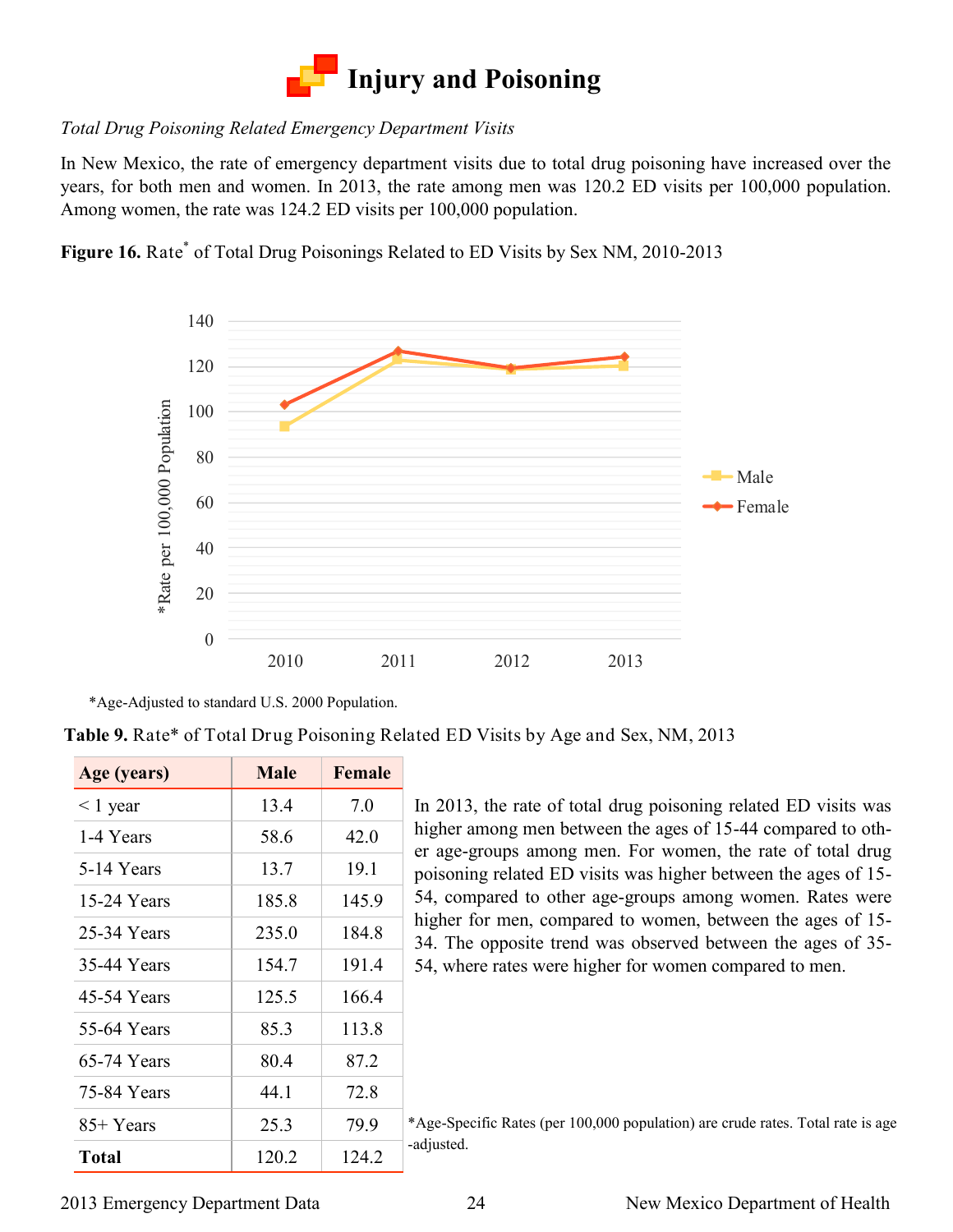

#### *Opioid Poisoning Related Emergency Department Visits*

In New Mexico, the rate of emergency department visits due to opioid poisoning have increased over the years, both for men and women. Opioid poisoning related ED visits accounted for more than half of the rate of total drug poisoning related ED visits. In 2013, the rate among men was 68.4 ED visits per 100,000 population. Among women, the rate was 51.7 ED visits per 100,000 population.



Figure 17. Rate<sup>\*</sup> of Opioid Poisonings Related to ED Visits by Sex, NM, 2010-2013

\*Age-Adjusted to standard U.S. 2000 Population.

**Table 10.** Rate of Opioid Poisonings Related to ED Visits by Age and Sex, NM, 2013

| Age (years)      | <b>Male</b> | Female |
|------------------|-------------|--------|
| Less than 1 Year | 6.7         | 7.0    |
| 1-4 Years        | 25.1        | 12.3   |
| 5-14 Years       | 1.4         | 5.0    |
| 15-24 Years      | 106.6       | 71.9   |
| 25-34 Years      | 145.8       | 70.9   |
| 35-44 Years      | 88.1        | 79.7   |
| 45-54 Years      | 73.1        | 70.6   |
| 55-64 Years      | 41.5        | 47.8   |
| 65-74 Years      | 46.5        | 32.4   |
| 75-84 Years      | 26.9        | 29.5   |
| 85+ Years        | 8.4         | 32.9   |
| Total*           | 68.4        | 51.7   |

In 2013, the rate of opioid poisoning related ED visits was higher among males between the ages of 15-44 compared to other male age-groups. For females, the rate of opioid poisoning related ED visits was higher among females between the ages of 15- 54, compared to other female age-groups. Rates were considerably higher for males, compared to females, between the ages of 15-34.

\*Age-Specific Rates (per 100,000 population) are crude rates.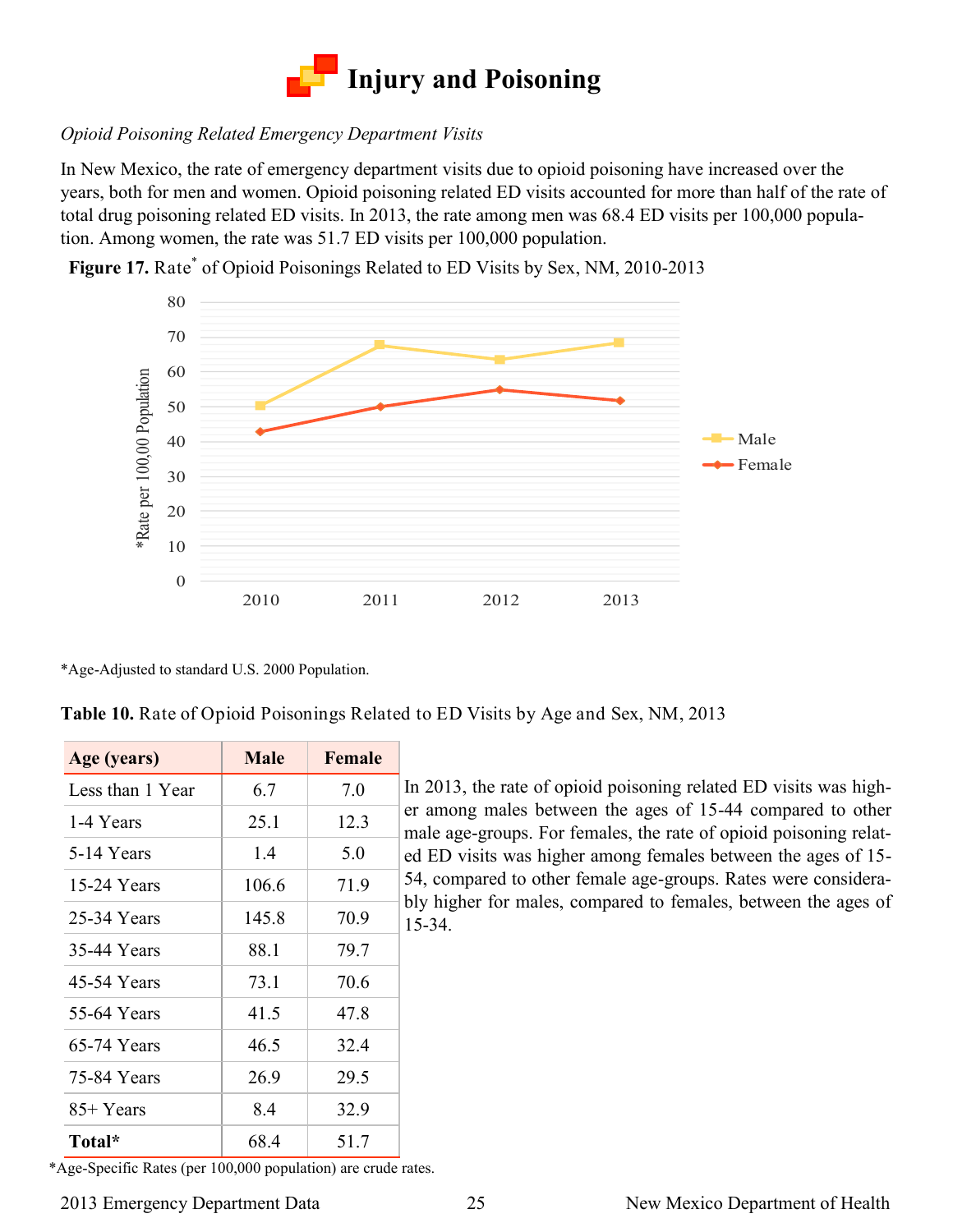

#### *Preterm Births*

Reducing Preterm births are of great importance in the reduction of the infant mortality rate (IMR) in New Mexico. Preterm Birth in the ED are of interest. The number of births in the ED varies greatly by county with rural counties having higher rates compared to urban/metro counties. The rural regions of the Southwest, Southeast and Northeast all had a significant number of preterm births in the ED.

**Figure 18.** Number of Preterm Births (< 37 Weeks) in the ED by Health Region, NM, 2013.